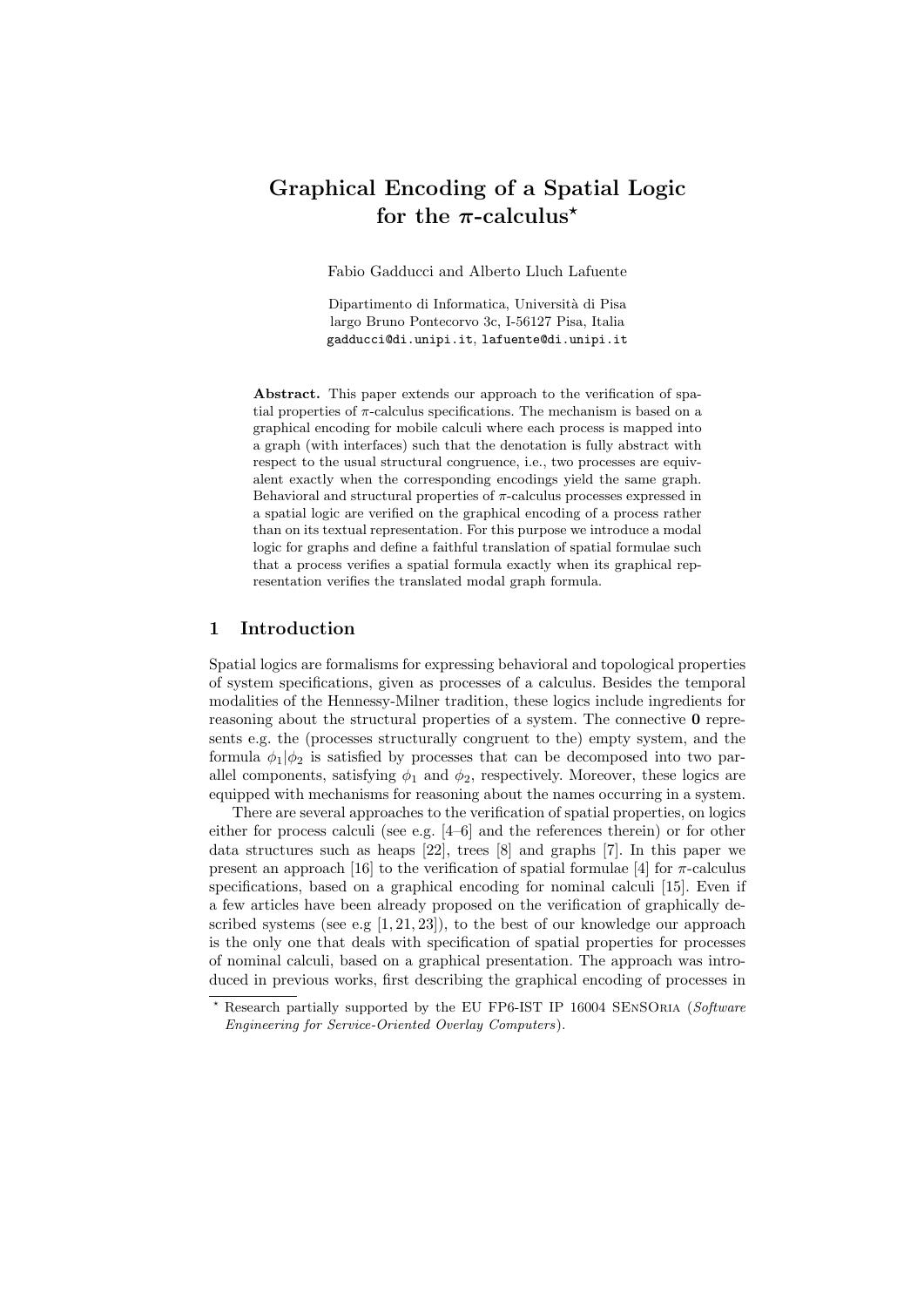a nominal calculus [15] and then an algorithm to verify properties on such representations [16]. The present paper elaborates in the latter work, removing the restriction to finite processes and formulae and further proposing an encoding of formulae in a spatial logic for processes into formulae in a modal graph logic. Our encoding is sound and complete, i.e., a process verifies a spatial formula exactly when its graphical representation verifies the translated formula.

The main novelty of this work is likely the modal graph logic we introduce. Indeed, our first approximation to the approach was to obtain an encoding in an existing graph logic. The approaches  $(e.g. [2, 12, 21])$  we are aware of, however, cannot properly model notions like freshness. We have thus devised a graph logic equipped with a modal operator that captures the names of those items involved in a graph transformation and that ensures that the new items to be fresh, i.e., different from any item in the formula and in the transformed graph.

Our paper provides a mechanism for specifying spatial formulae on the graphical representation of processes. We believe that our approach offers novel insights on the specification of spatial formulae, thanks especially to the link with a logics for graphs; moreover, it offers further evidence of the adequacy of graphbased formalisms for system design and specification; finally, it suggests a rich and flexible formalism for expressing properties of graph transformation.

The structure of the paper is as follows. Section 2 summarizes the  $\pi$ -calculus and the spatial logic for processes proposed in [4]. Sections 3 and 4 recalls the main definitions concerning graphs with interfaces [9] and their rewritings. Section 5 presents an encoding of  $\pi$ -calculus processes into graphs with interfaces, streamlining the proposal already discussed in [15]. Section 6 illustrates a set of graph transformation rules for simulating process reductions and assisting the encoding. Section 7 defines our modal graph logic, while Section 8 proposes the encoding of spatial formulae into graph formulae. The final section concludes the paper and outlines future research avenues.

## 2 The  $\pi$ -calculus and a Spatial Logic

This section recalls the basics of one of the foremost calculi for specifying distributed systems, namely the  $\pi$ -calculus [18], and of a logic [4] for expressing spatial properties of a system specified as a process of that calculus.

**Definition 1** (processes). Let N be a set of names; let X be a set of process variables; and let  $\Delta = \{a(b), \bar{a}b \mid a, b \in \mathcal{N}\}\$ be the set of prefix operators. A process  $P$  is a term generated by the syntax

 $P ::= 0 \mid (\nu a)P \mid P \mid P \mid \delta.P \mid \delta.x \mid rec_r.P$ 

where  $a \in \mathcal{N}$ ,  $x \in \mathcal{X}$  and  $\delta \in \Delta$ . We denote by  $\mathcal{P}$  the set of closed processes, *i.e.*, such that each process variable x occurs inside the scope of a rec<sub>x-</sub> operator.

The standard definition for the set of free names of a process  $P$ , denoted by  $\text{fn}(P)$ , is assumed. Similarly for  $\alpha$ -convertibility, with respect to the *restriction*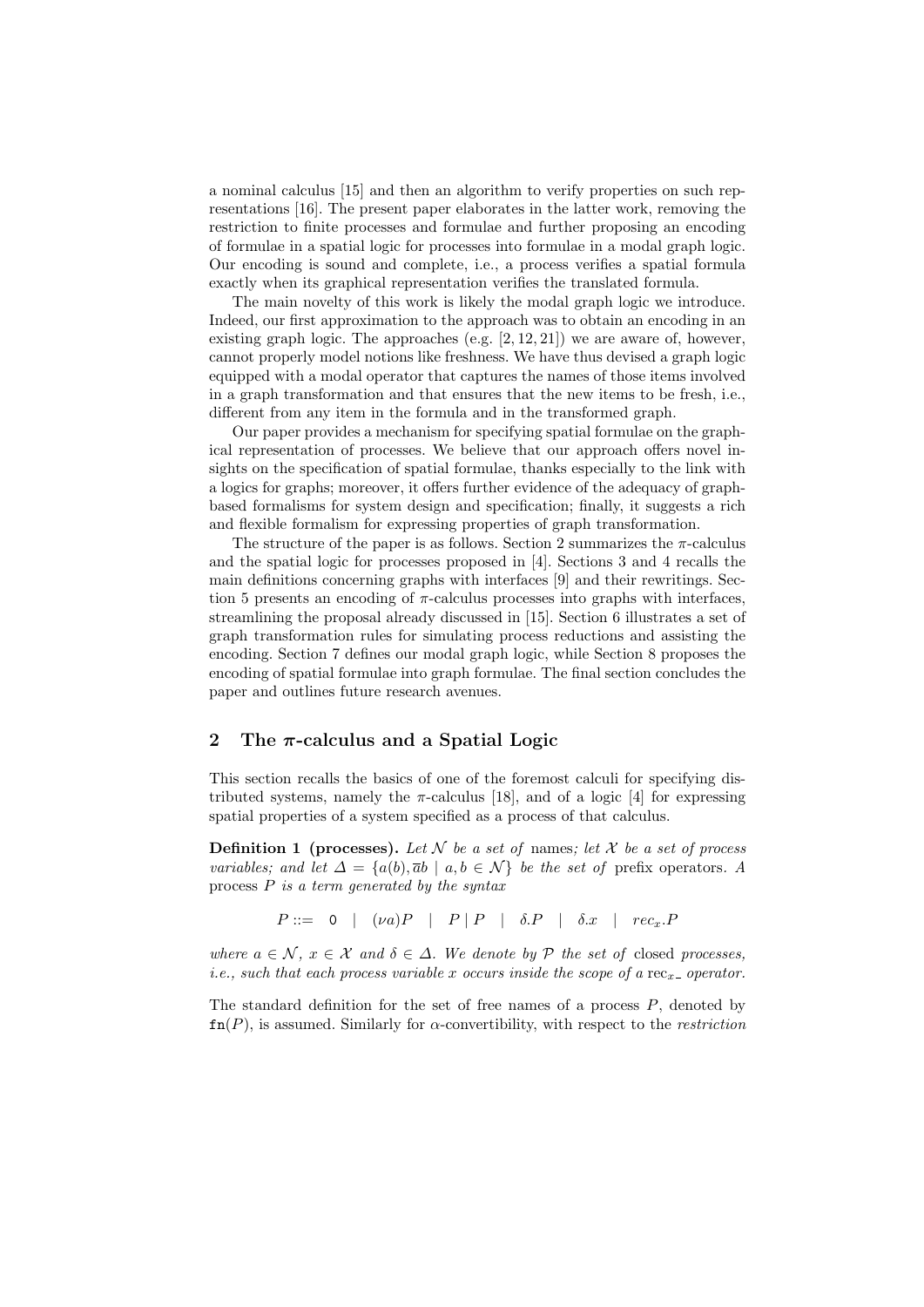operators  $(\nu a)P$  and the *input* operators  $b(a)$ . F: In both cases, the name a is bound in P, and it can be freely  $\alpha$ -converted.

Using the definition above, the behavior of a process  $P$  is described as a relation over abstract processes, i.e., a relation obtained by closing a set of basic reduction rules under structural congruence.

Definition 2 (structural congruence). The structural congruence for processes is the relation  $\equiv\subseteq \mathcal{P}\times\mathcal{P}$ , closed under process construction and  $\alpha$ conversion, inductively generated by the following set of axioms

$$
P | Q \equiv Q | P \quad P | (Q | R) \equiv (P | Q) | R \quad P | 0 \equiv P \quad \text{rec}_x.P \equiv P\{^{\text{rec}_x.P}_x\}
$$
  

$$
(\nu a)(\nu b) P \equiv (\nu b)(\nu a) P \qquad (\nu a)(P | Q) \equiv P | (\nu a) Q \text{ for } a \notin \text{fn}(P)
$$

As usual,  $P\{^Q/\}_x\}$  denotes process P after the substitution of each free occurrence of process variable  $x$  with process  $Q$ .

Definition 3 (reductions). The reduction relation for processes is the equivalence relation  $\rightarrow \subseteq \mathcal{P} \times \mathcal{P}$ , closed under the structural congruence  $\equiv$ , inductively generated by the following set of axioms and inference rules

$$
\frac{P \to Q}{a(b).P \mid \overline{a}c.Q \to P\{c/_{b}\} \mid Q} \qquad \frac{P \to Q}{(\nu a)P \to (\nu a)Q} \qquad \frac{P \to Q}{P \mid R \to Q \mid R}
$$

The first rule denotes the communication between two processes: Process  $\overline{a}c.Q$  is ready to communicate the (possibly global) name c along channel a; it then synchronizes with process  $a(b)$ . P, and the local name b is substituted by c on the residual process  $P$  (avoiding, as usual, the capture of name c). The latter rules state the closure of the reduction relation with respect to the operators of restriction and parallel composition.

We now recall the spatial logics for the  $\pi$ -calculus presented in [4].

**Definition 4 (spatial logic syntax).** Let  $V_N$  be a set of name variables; and let  $V<sub>S</sub>$  be a set of propositional variables. A spatial formula is a term generated by the syntax

 $\phi ::= T \mid \neg \phi \mid \phi \vee \phi \mid \mathbf{0} \mid \phi | \phi \mid \eta \circledcirc \phi \mid \exists x. \phi \mid \mathit{Hx}.\phi \mid \eta = \eta' \mid \Diamond \phi \mid Z \mid \mu Z. \phi$ 

where  $\eta, \eta' \in V_N \oplus \mathcal{N}$ ,  $x \in V_N$  and  $Z \in V_{\mathcal{SF}}$ . We denote by  $\mathcal{SF}$  the set of wellformed, name-closed formulae, i.e., such that each propositional variable occurs inside the scope of an even number of negation operators and each name variable occurs inside the scope of a name quantifier.

Boolean connectives and fixpoints have the usual meaning; 0 characterizes processes that are structurally congruent to the empty process;  $\phi_1|\phi_2$  holds for processes that are structurally congruent to the composition of two subprocesses, satisfying  $\phi_1$  and  $\phi_2$ , respectively;  $\eta \otimes \phi$  is true for those processes such that  $\phi$  holds after the revelation of name  $\eta$ ;  $\exists x.\phi$  characterizes processes such that  $\phi$  holds for some name in  $\mathcal{N}$ ;  $\mathcal{H}x.\phi$  holds for a process P if  $\phi$  holds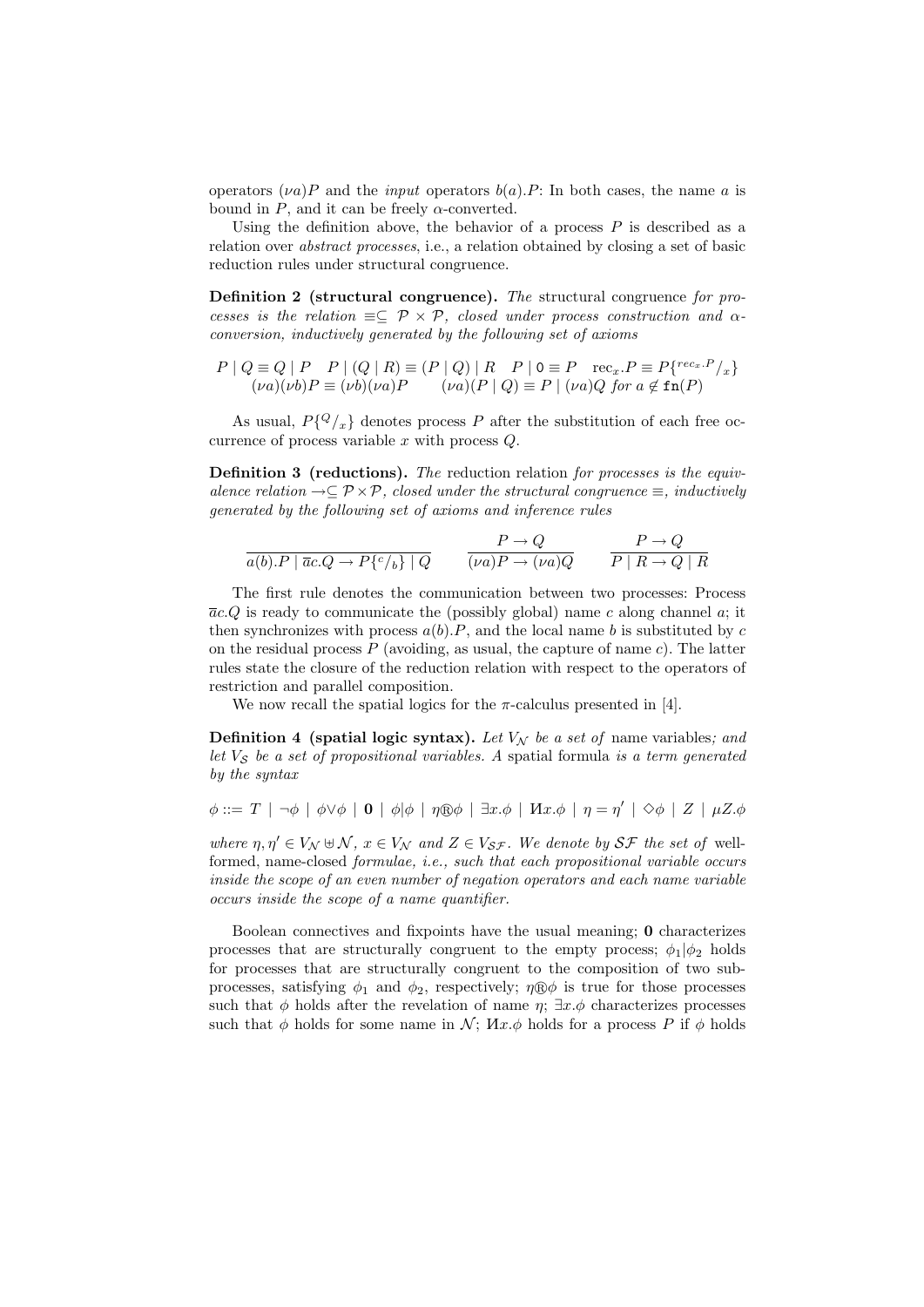for some name of N that is fresh with respect to P and  $\phi$  (see below);  $\eta = \eta'$ requires  $\eta$  and  $\eta'$  to be equal; and  $\diamond \phi$  is satisfied by a process P if P can be reduced into  $Q^1$  and  $Q$  satisfies  $\phi$ .

The semantics of a (well-formed, name-closed) formula is given in terms of the domain  $P_S$  of Psets. A Pset is a family of processes that is closed under structural congruence and name permutations, for all the names outside its support. Intuitively, the support for a Pset is a set of names that are relevant for the property, i.e., such that any permutation of those names outside the support does not affect the property.

**Definition 5** (Pset [5]). Let  $\mathcal Y$  be a set of processes. Then  $\mathcal Y$  forms a Pset if it is closed under structural congruence and there exists a finite set of names  $N \subset \mathcal{N}$  such that  $P\{a \leftrightarrow b\} \in \mathcal{Y}$  for all  $a, b \notin N$  and  $P \in \mathcal{Y}$ , where  $P\{a \leftrightarrow b\}$ denotes the process P after the transposition of names a and b.

Every Pset  $Y$  has a least support [5, Prop. 4.13], denoted supp( $Y$ ). For instance, the set  $P$  of all processes is a Pset with empty support.

Formulae with open propositional variables are interpreted under an environment  $\sigma: V_{\mathcal{S}} \to \mathcal{P}_{\mathcal{S}}$  which maps every open propositional variable into a Pset. The semantics of  $Hx.\phi$  requires x to be instantiated with a name that is fresh with respect to  $\phi$  and to any process in the Psets to which the open propositional variables of  $\phi$  are mapped, i.e., the name must be different from any name in  $\phi$ or in the least support of  $\sigma(Z)$  for any open propositional variable Z in  $\phi$ . Such a set of names is defined as  $n_{\sigma}(\phi) = n(\phi) \cup \bigcup_{Z \in \text{fpv}(\phi)} \text{supp}(\sigma(Z))$ , where  $\text{fpv}(\phi)$ ,  $n(\phi)$  and supp(*Y*) respectively denote the set of the free propositional variables of  $\phi$ , the set of names of  $\phi$ , and the least support of  $\mathcal{Y}$ .

**Definition 6 (spatial logic semantics).** Let  $\phi$  be a (well-formed, nameclosed) spatial formula and let  $\sigma$  be a mapping for the free propositional variables of  $\phi$  into Psets. The denotation  $\llbracket \phi \rrbracket_{\sigma}$ , mapping a formula  $\phi$  into a Pset, is defined by structural induction according to the following rules

$$
\begin{array}{ll}\n[T]_{\sigma} = \mathcal{P} & [a \oplus \phi]_{\sigma} = \{P \mid \exists P'.P \equiv (\nu a)P' \text{ and } P' \in [\![\phi]\!]_{\sigma}\} \\
[\![\neg \phi]\!]_{\sigma} = \mathcal{P} \setminus [\![\phi]\!]_{\sigma} & [\![\exists x.\phi]\!]_{\sigma} = \bigcup_{a \in \mathcal{N}} [\![\phi\{^a/x\}]\!]_{\sigma} \\
[\![\phi_1 \vee \phi_2]\!]_{\sigma} = [\![\phi_1]\!]_{\sigma} \cup [\![\phi_2]\!]_{\sigma} & [[\![\mathcal{M}x.\phi]\!]_{\sigma} = \bigcup_{a \notin \mathtt{n}_{\sigma}(\phi)} (\big[\![\phi\{^a/x\}]\!]_{\sigma} \setminus \{P \mid a \in \mathtt{fn}(P)\}) \\
[\![0]\!]_{\sigma} = \{P \mid P \equiv 0\} & [a = b]\!]_{\sigma} = \mathcal{P} \text{ if } a = b \text{ and } \emptyset \text{ otherwise} \\
[\![Z]\!]_{\sigma} = \sigma(Z) & [\![\mu Z.\phi]\!]_{\sigma} = \mathtt{lpf}(\lambda Y. [\![\phi]\!]_{\sigma[Y/Z]}) \\
[\![\phi_1|\phi_2]\!]_{\sigma} = \{P \mid \exists P_1, P_2.P \equiv P_1|P_2 \text{ and } P_1 \in [\![\phi_1]\!]_{\sigma} \text{ and } P_2 \in [\![\phi_2]\!]_{\sigma}\} \\
[\![\Diamond \phi]\!]_{\sigma} = \{P \mid \exists Q.P \rightarrow Q \text{ and } Q \in [\![\phi]\!]_{\sigma}\}\n\end{array}
$$

where  $\text{lpf}(f)$  denotes the least fixed-point of the function f.

The restriction on the use of negation guarantees each possible function  $\text{lpf}(\lambda Y.\llbracket \phi \rrbracket_{\sigma[Y/Z]})$  to be monotonic, so that fixed points are well defined. Indeed, its semantics coincides with  $\bigcap_{\mathcal{Y}\in\mathcal{P}_s|\mathcal{Y}\subseteq[\![\phi]\!]_{\sigma[\mathcal{Y}/z]}}[4]$ .

 $1$  For the sake of brevity, the unique action modality is synchronization: Our approach can be easily extended to handle commitments as defined in [4].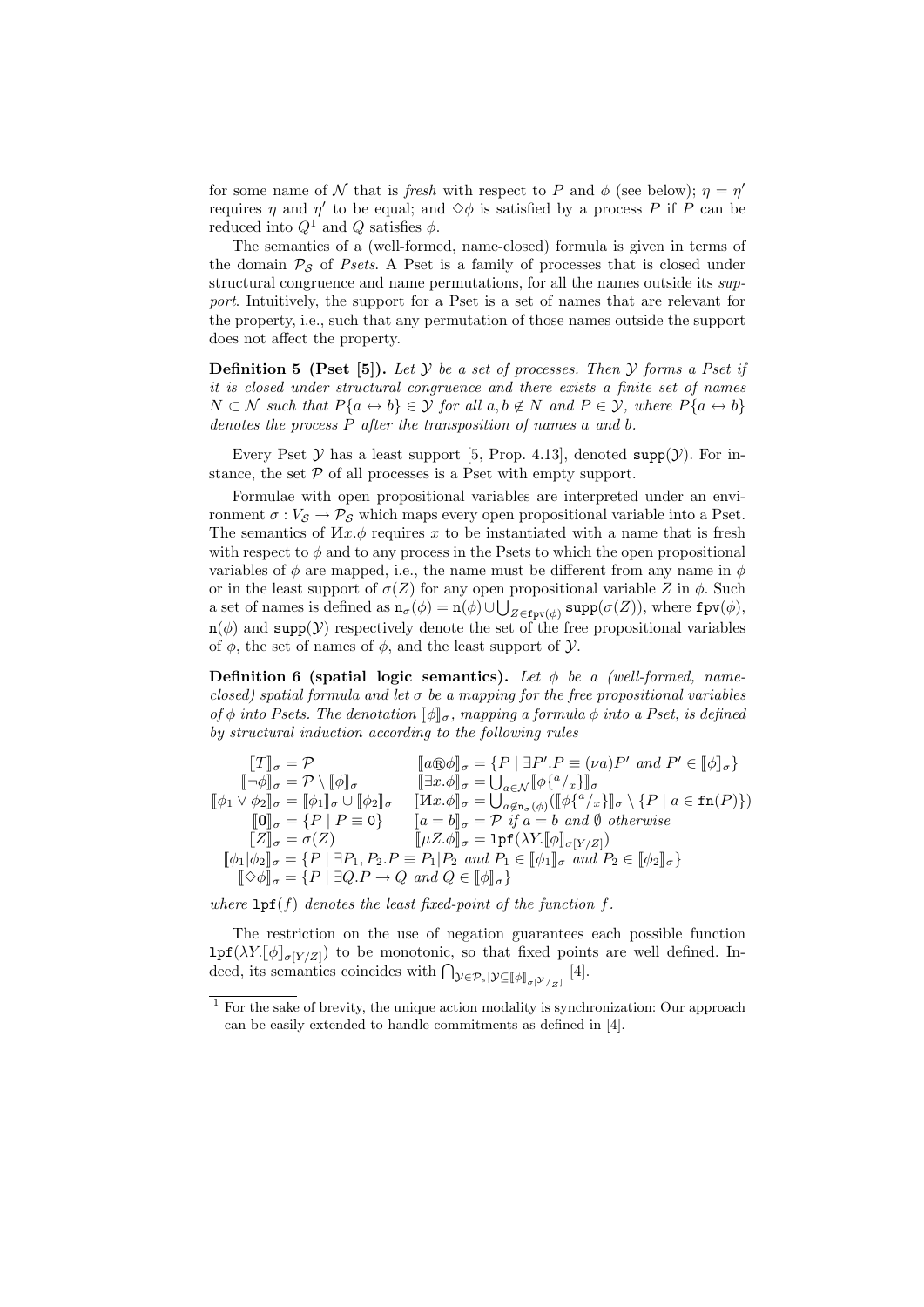#### 3 Graphs and their extension with interfaces

We recall a few definitions concerning (typed hyper-)graphs, and their extension with *interfaces*, referring to [3,9] for a more detailed introduction.

**Definition 7 (graphs).**  $A(n\ hyper-)$ graph is a four-tuple  $\langle V, E, s, t \rangle$  where V is the set of nodes, E is the set of edges and  $s, t : E \to V^*$  are the source and target functions.  $A(n$  hyper-)graph morphism is a pair of functions  $\langle f_V, f_E \rangle$  preserving the source and target functions, i.e.,  $f_V \circ s = s \circ f_E$  and  $f_V \circ t = t \circ f_E$ .

However, we shall consider typed graphs [10], i.e., graphs labeled over a structure that is itself a graph.

**Definition 8 (typed graphs).** Let T be a graph. A typed graph G over T is a graph  $|G|$ , together with a graph morphism  $\tau_G : |G| \to T$ . A morphism between T-typed graphs  $f: G_1 \to G_2$  is a graph morphism  $f: |G_1| \to |G_2|$  consistent with the typing, i.e., such that  $\tau_{G_1} = \tau_{G_2} \circ f$ .

In the following, a chosen type graph  $T$  is assumed.

In order to inductively define the encoding for processes, we need to provide operations over typed graphs. The first step is to equip them with suitable "handles" for interacting with an environment.

**Definition 9 (graphs with interfaces).** A  $(T$ -typed) graph with interfaces (shortly, GWI) is a triple  $\mathbb{G} = \langle i_G, G, o_G \rangle$ , for G a T-typed graph and  $i_G : I_G \rightarrow$  $G, o_G: O_G \to G$  the input and output graph morphisms.

An interface graph morphism  $f : \mathbb{G} \Rightarrow \mathbb{G}_2$  is a triple of graph morphisms  $\langle f_1, f_2, f_0 \rangle$ , with  $f_1, f_0$  injective, preserving the input and output morphisms.

The category of T-typed graphs with interfaces is denoted by I-T-Graph. We let  $I \stackrel{i}{\rightarrow} G \stackrel{o}{\leftarrow} O$  denote a graph (body) with *input* interface I and *output* interface O. With an abuse of notation, we sometimes refer to the image of the input and output morphisms as inputs and outputs, respectively. More importantly, in the following we often refer implicitly to a gwi as the representative of its isomorphism class, still using the same symbols to denote it and its components.

In order to define our process encoding, we introduce two operators on graphs with *discrete* interfaces (GWDIs), i.e., such that their set of edges is empty.

Definition 10 (two operators). Let  $\mathbb{G} = I \stackrel{i}{\rightharpoonup} G \stackrel{j}{\leftarrow} J$  and  $\mathbb{G}' = J \stackrel{j'}{\rightharpoonup} G' \stackrel{o}{\leftarrow} O$ be GWDIs. Then, their sequential composition is the GWDI  $\mathbb{G} \circ \mathbb{G}' = I \stackrel{i'}{\rightarrow} G'' \stackrel{o'}{\leftarrow}$ O, for  $G''$  the disjoint union  $G \oplus G'$ , modulo the equivalence on nodes induced by  $j(x) = j'(x)$  for all  $x \in N_J$ , and  $i', o'$  the uniquely induced arrows.

Let  $\mathbb{G} = I \stackrel{i}{\rightarrow} G \stackrel{o}{\leftarrow} O$  and  $\mathbb{H} = I' \stackrel{i'}{\rightarrow} H \stackrel{o'}{\leftarrow} O'$  be GWDIS with compatible interfaces.<sup>2</sup> Then, their parallel composition is the GWDI  $\mathbb{G} \otimes \mathbb{H} = (I \cup I') \stackrel{i''}{\rightarrow}$ 

<sup>&</sup>lt;sup>2</sup> That is, any node in  $N_I \cap N_{I'}$  has the same type in I and I' (similarly for  $N_O \cap N_{O'}$ ).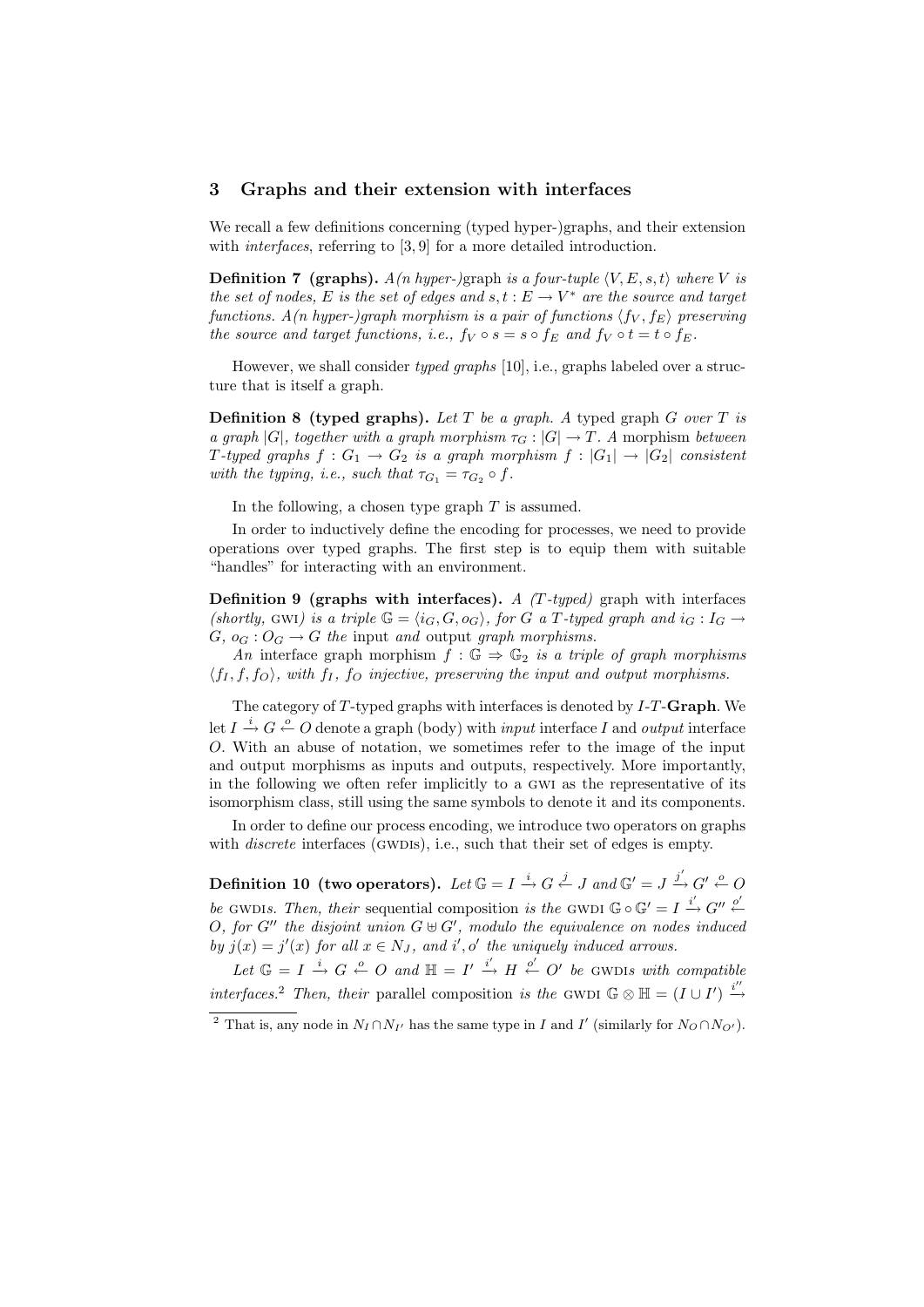$G' \stackrel{o''}{\leftarrow} (O \cup O')$ , for  $G'$  the disjoint union  $G \uplus H$ , modulo the equivalence on nodes induced by  $o(y) = o'(y)$  for all  $y \in N_O \cap N_{O'}$  and  $i(y) = i'(y)$  for all  $y \in N_I \cap N_{I'}$ , and i'', o'' the uniquely induced arrows.

With an abuse of notation, the set-theoretic operators on graphs are defined component-wise, and the typing morphism is extended accordingly. Intuitively, the sequential composition  $\mathbb{G} \circ \mathbb{G}'$  is obtained by taking the disjoint union of the bodies of  $\mathbb G$  and  $\mathbb G'$ , and gluing the outputs of  $\mathbb G$  with the corresponding inputs of  $\mathbb{G}'$ . Similarly, the parallel composition  $\mathbb{G} \otimes \mathbb{H}$  is obtained by taking the disjoint union of the bodies of G and H, additionally gluing the inputs (outputs) of  $\mathbb G$  with the corresponding inputs (outputs) of  $\mathbb H$ . The two operations are defined on "concrete" graphs, even if the result is independent of the choice of the representatives, up-to isomorphism<sup>3</sup>.

A graph expression is a term over the syntax containing all graphs with discrete interfaces as constants, and parallel and sequential composition as binary operators. An expression is well-formed if all occurrences of those operators are defined for the interfaces of their arguments, according to Definition 10; its interfaces are computed inductively from the interfaces of the graphs occurring in it, and its value is the graph obtained by evaluating all operators in it.

## 4 Rewriting graphs with interfaces

This section recalls the basic tools of the double-pushout (ppo) approach to (typed hyper-)graph transformation, as presented in [11, 13]. More precisely, it directly introduces the extension of the approach to gwis, which is needed later on for our modeling purposes.

**Definition 11 (graph production).** A graph production is a pair of arrows  $\langle l : \mathbb{K} \to \mathbb{L}, r : \mathbb{K} \to \mathbb{R} \rangle$  in I-T-Graph such that the three components of l are *injective.* A T-typed graph transformation system (GTS) G is a tuple  $\langle T, P, \pi \rangle$ where T is the type graph, P is a set of production names and  $\pi$  is a function mapping each name to a T-typed production.

A production  $\pi(p)$  is usually denoted by a span  $\mathbb{L} \stackrel{l}{\leftarrow} \mathbb{K} \stackrel{r}{\longrightarrow} \mathbb{R}$ , and it is often indicated just by the name  $p$ . Usually,  $l$  is denoted as being a monomorphism.

Definition 12 (derivation). Let  $p: \mathbb{L} \stackrel{l}{\longleftarrow} \mathbb{K} \stackrel{r}{\longrightarrow} \mathbb{R}$  be a T-typed production and G a T-typed GWI. A match of p in G is a morphism  $m_{\mathbb{L}} : \mathbb{L} \to \mathbb{G}$ . A direct

<sup>&</sup>lt;sup>3</sup> While the sequential operator corresponds to categorical composition, the parallel operator only recalls the tensor product of monoidal categories. A more standard definition for the latter operator can be found in [9]. Our choice, though, allows for a compact presentation of the graphical encoding in the following sections.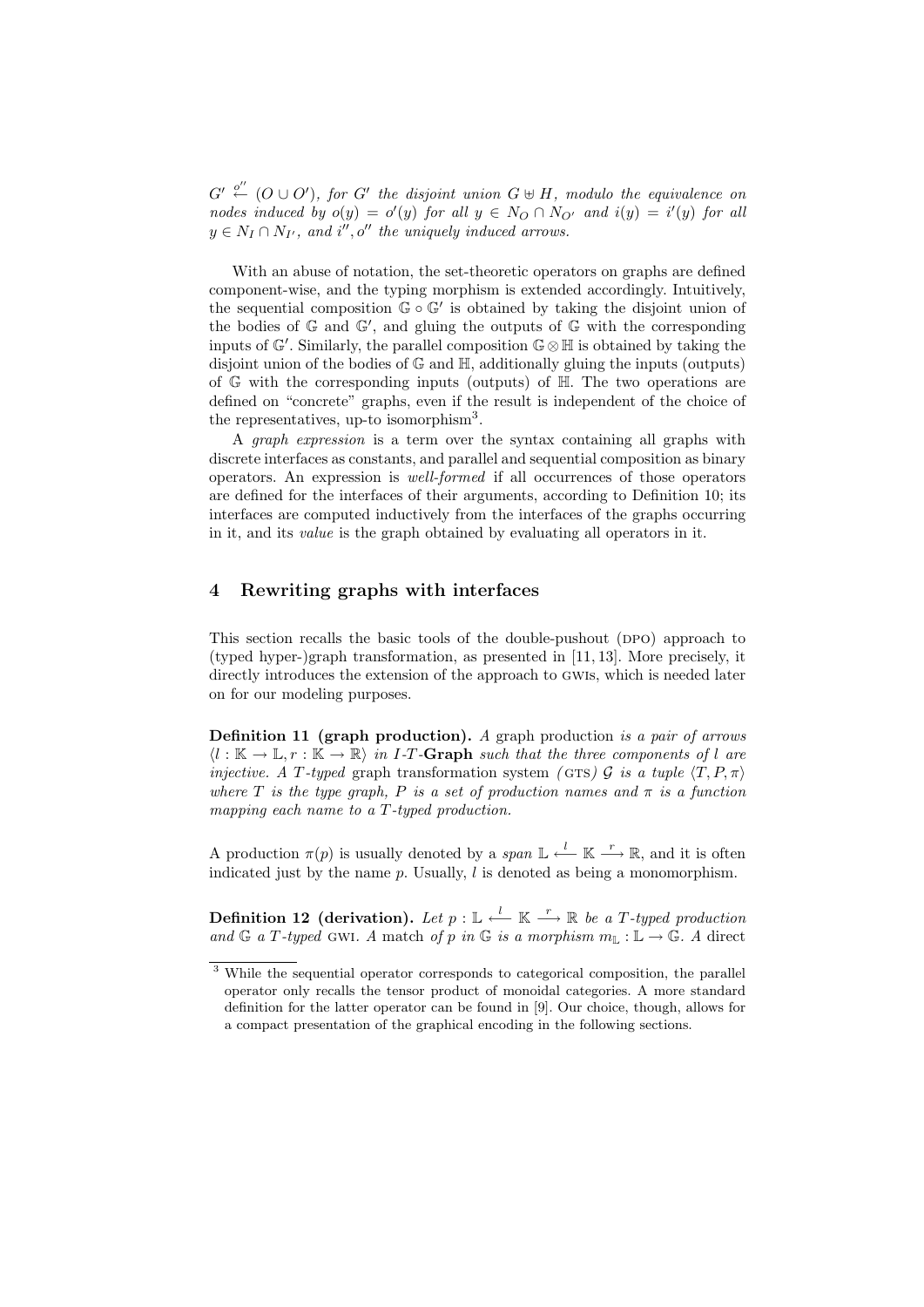derivation from  $\mathbb G$  to  $\mathbb H$  via production p at a match  $m_{\mathbb L}$  is a diagram



where  $(1)$  and  $(2)$  are actually pushout squares in I-T-Graph. We thus write  $p/m : \mathbb{G} \Longrightarrow \mathbb{H}$ , for m the morphism  $\langle m_L, m_K, m_R \rangle$ , or simply  $\mathbb{G} \Longrightarrow \mathbb{H}$ .

Operationally, the application of a production  $p$  to a GWI  $\mathbb{G}$  consists of three steps, performed component-wise. Consider, e.g., the bodies of the gwis. First, the match  $m_L : L \to G$  is chosen, providing an occurrence of L in G. Then, all the items of G matched by  $L - l(K)$  are removed, leading to the context graph D. If D is well-defined, and the resulting square is indeed a pushout, the items of  $R - r(K)$  are added to D, further coalescing those nodes and edges identified by  $r$ , obtaining the derived graph  $H$ .

Let p be a production, let  $p/m : \mathbb{G} \implies \mathbb{H}$  be a direct derivation and let  $tr(p/m)$  be the partial function  $r^* \circ (l^*)^{-1} : \mathbb{G} \to \mathbb{H}$ . By construction,  $tr(p/m)$  is injective on interfaces. The derivation is *interface preserving* if  $tr(p/m)$  actually preserves node identity on interfaces. From now on, we will restrict our attention to derivations that are interface preserving.

#### 5 From Processes to Graphs

We now present an encoding of  $\pi$ -calculus processes into graphs with interfaces, based on the encoding introduced in [15].

The type graph is defined in Fig. 1. Note that all edges have at most one node in the source, connected by an incoming tentacle; the nodes in the target list are instead always enumerated clock-wise, starting from the only incoming tentacle, unless otherwise specified by an enumerating label. For example, the edge  $\nu$  has the node • as source, and the node  $\circ$  as target. The edge *op* actually stands as a concise representation for two edges, namely in and out, with the same source and target: they have the node • as source and the node list  $\langle \bullet, \circ, \circ \rangle$ as target, further specified by the enumerating labels 0, 1, and 2.



**Fig. 1.** The type graph (for  $op \in \{in, out\}$ ).

The type graph is used to model processes syntactically, and our encoding corresponds to the usual construction of the tree associated to a term of an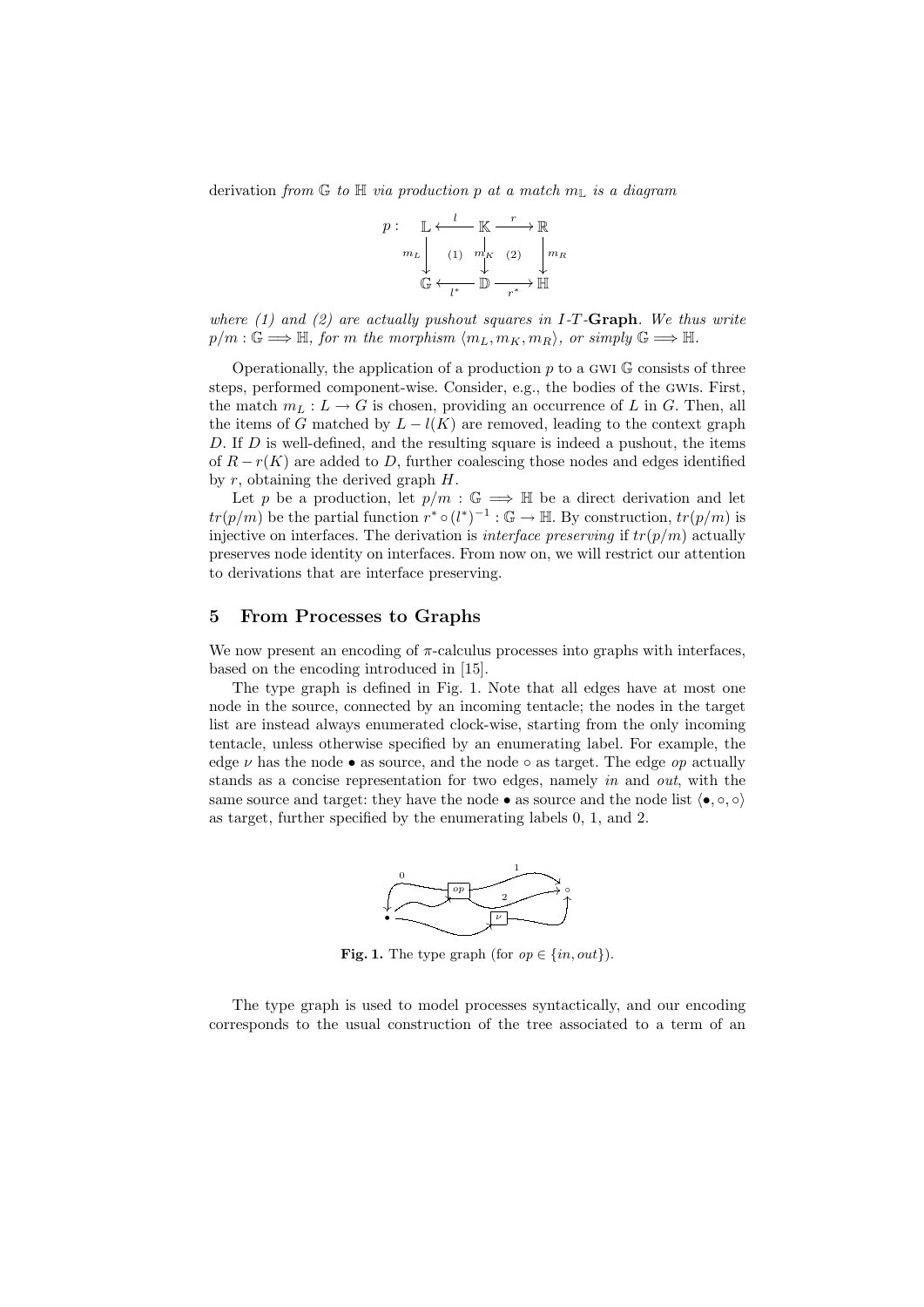algebra: Names are interpreted as variables, so that they are mapped to leaves of the tree and can be safely shared. Intuitively, a tree with a node of type • as root corresponds to a process, whilst each node of type ∘ basically represents a name. Clearly, the operators in and out simulate the input and output prefixes, respectively; and operator  $\nu$  stands for restriction. Furthermore, note that there is instead no explicit operator accounting for parallel composition.

The second step is the characterization of a class of graphs, such that all processes can be encoded into a graph expression. Let  $p \notin \mathcal{N}$ : Our choice is depicted in Fig. 2, for all  $a, b \in \mathcal{N}$ .



Fig. 2. Graphs  $op_{a,b}$  (for  $op \in \{in, out\}$ );  $id_p$ ,  $id_a$ , and  $\nu_a$ ;  $0_p$  and  $0_a$ .

Finally, let us denote  $id_{\Gamma}$  and  $0_{\Gamma}$  as a shorthand for  $\bigotimes_{a \in \Gamma} id_a$  and  $\bigotimes_{a \in \Gamma} 0_a$ , respectively, for a finite set of names  $\Gamma \subset \mathcal{N}$  (since the ordering is immaterial). The encoding of finite processes into GWDIs, mapping each finite process into a graph expression, is presented below.

Definition 13 (encoding for finite processes). Let  $P$  be a finite process, and let Γ be a set of names, such that  $\text{fn}(P) \subseteq \Gamma$ . The process encoding  $||P||_F$ . mapping a process  $P$  into a GWDI, is defined by structural induction according to the following rules (where  $\{c\} \uplus \Gamma$  implies that  $c \notin \Gamma$ )

$$
\begin{aligned}\n\mathcal{L}(\nu a)P \Vert_{\Gamma} &= \begin{cases}\n\mathcal{L}P \Vert_{\Gamma} & \text{if } a \notin \text{fn}(P) \\
(id_p \otimes \nu_c \otimes id_\Gamma) \circ \mathcal{L}P^c \Vert_{\{c\} \oplus \Gamma} & \text{otherwise}\n\end{cases} \\
\mathcal{L}P \Vert Q \Vert_{\Gamma} &= \mathcal{L}P \Vert_{\Gamma} \otimes \mathcal{L}Q \Vert_{\Gamma} &= (id_b) \cdot P \Vert_{\Gamma} = (in_{a,c} \otimes id_\Gamma) \circ \mathcal{L}P^c \Vert_{\{c\} \oplus \Gamma} \\
\mathcal{L}Q \Vert_{\Gamma} &= \mathcal{O}_p \otimes \mathcal{O}_\Gamma &= (out_{a,b} \otimes id_\Gamma) \circ \mathcal{L}P \Vert_{\Gamma}\n\end{aligned}
$$

Note the conditional rule for  $(\nu a)$ . P: It is required for removing the occurrence of useless restriction operators, i.e., those binding a name not occurring in the process. The mapping is well-defined, since the resulting graph expression is well-formed, and the encoding  $||P||_r$  is a graph with interfaces  $({p} \cup F, \emptyset)$ .

The mapping  $\Vert \cdot \Vert$  is not surjective, since there are graphs of rank  $(\lbrace p \rbrace \cup \Gamma, \emptyset)$ that are not (isomorphic to) the image of any process. Nevertheless, our encoding is sound and complete, as stated by the proposition below (adapted from [15]).

**Proposition 1** (correct process encoding). Let  $P$ ,  $Q$  be finite processes and let  $\Gamma$  be a set of names such that  $\text{fn}(P) \cup \text{fn}(Q) \subseteq \Gamma$ . Then,  $P \equiv Q$  if and only if  $||P||_F = ||Q||_F$ .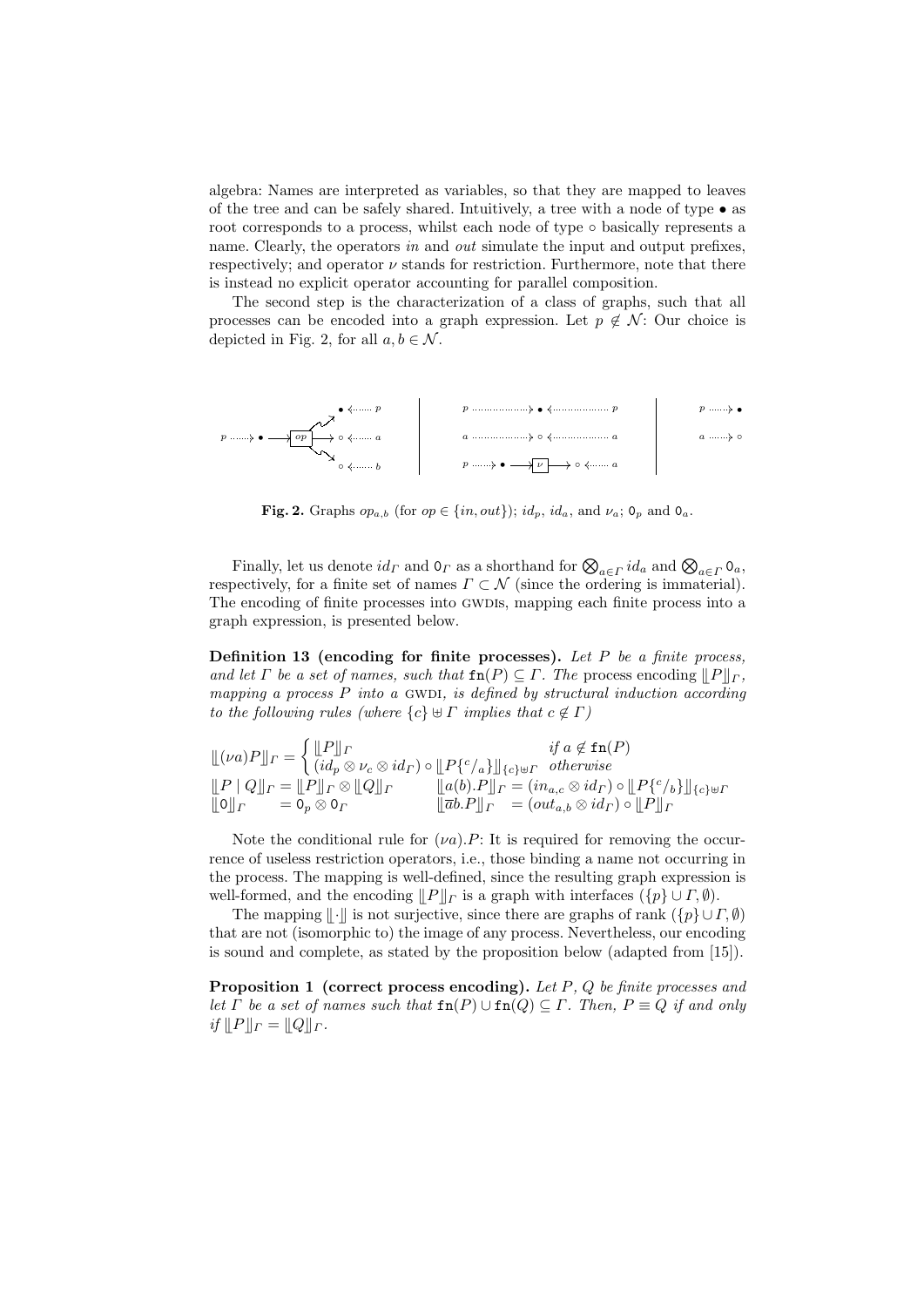In order to show how recursive processes can be encoded as suitable infinite graphs, the first step is to consider a complete partial order on graphs.

Definition 14 (graph order). Let  $\mathbb{G}$ ,  $\mathbb{H}$  be GWDIs with interfaces  $(I, O)$ . Then,  $\mathbb{G} \sqsubseteq_{I,O} \mathbb{H}$  if there exists an injective graph morphim  $f : \mathbb{G} \to \mathbb{H}$ .

Thus, we consider the standard subgraph relationship, partitioned over interfaces: often, we skip subscripts whenever clear from the context. These partial orders are complete with respect to  $\omega$ -chains, and it is noteworthy that the encoding  $\|0\|_{\Gamma}$  is the bottom of the order for those gwdls with interfaces  $({p} \cup \Gamma, \emptyset)$ .

**Definition 15.** Let  $rec_x$ . P be a process, and let  $\Gamma$  be a set of names, such that  $f(n(P) \subseteq \Gamma$ . Then, the encoding  $\llbracket rec_x.P \rrbracket_{\Gamma}$  is defined as  $1pf(\lambda X.\llbracket P\{^X/_x\} \rrbracket_{\Gamma}).$ 

Two recursive processes may be mapped to isomorphic GWDIs, even if they are not structurally congruent. Nevertheless, the extended encoding is still sound.

#### 6 Process reductions vs graph rewrites

This section introduces a rule for simulating the reduction relation as well as a few rules that are useful for the encoding of the logic. In the following, even if not explicitly stated, all the spans involve only graphs with empty output interfaces.

So, let us start with rule  $p_{\pi}$  (depicted in Fig. 3) for simulating the reduction relation over processes given in Definition 3.

Let us explain our notation. The nodes may be labeled. If the label is an element in  $\{p\} \cup \mathcal{N}$ , that means that the node is actually in the image of the input interface. Otherwise, the label is a natural number, and it is used just for describing the actions performed by the rule, so that e.g. the  $\circ$  nodes identified by 2 and 3 are coalesced by the rule. These identifiers are of course arbitrary: They correspond to the actual elements of the set of nodes/interfaces, and they unambiguously characterise the (interface preserving) span of functions.



**Fig. 3.** The rule  $p_{\pi}$  for synchronization.

It is noteworthy that just one rule is needed to recast the reduction semantics for the  $\pi$ -calculus. The structural rules are taken care of by the fact that graph morphisms allow for embedding a graph into a larger one, thus simulating the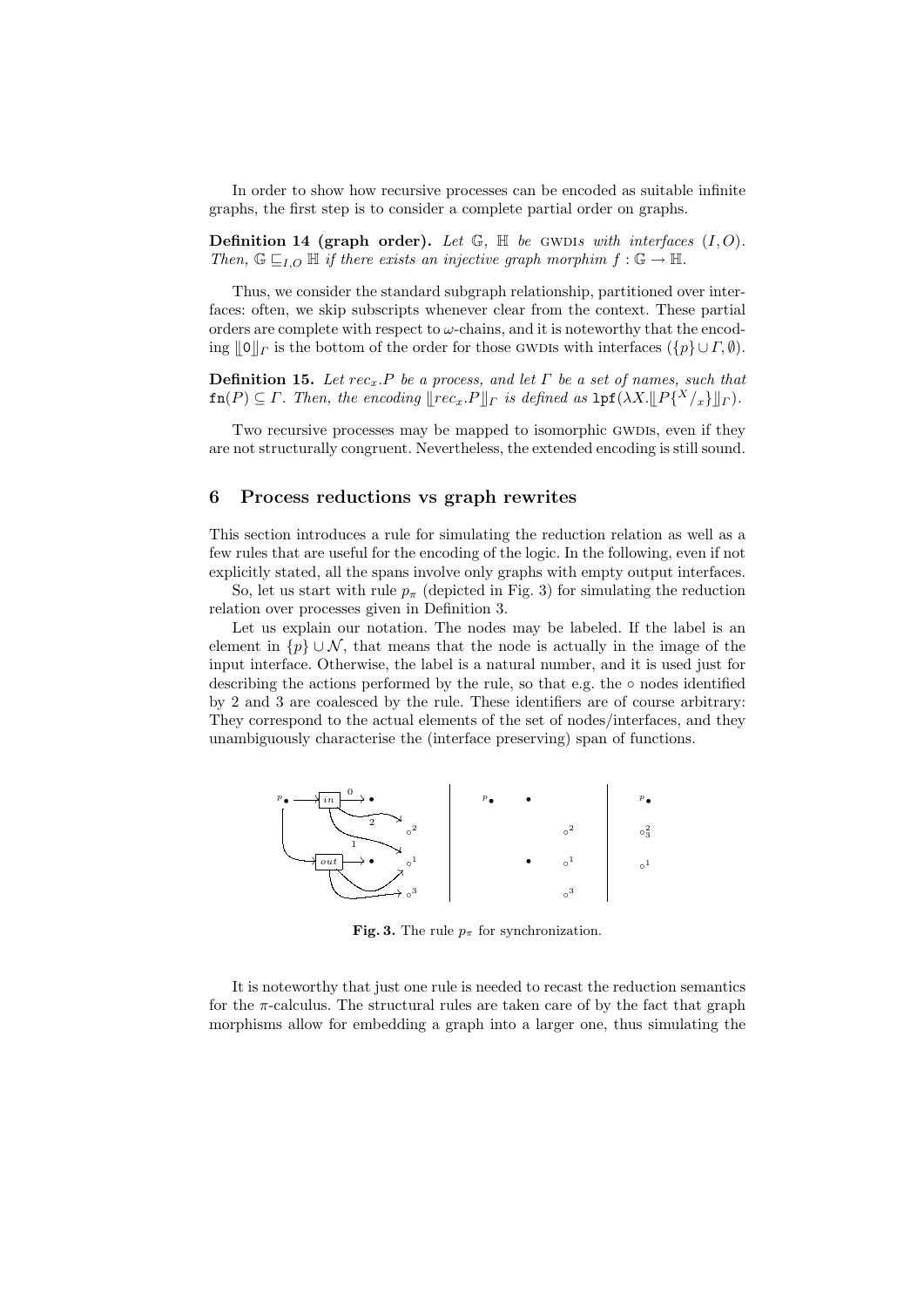closure of reduction with respect to contexts. Similarly, no distinct instance of the rule is needed, since graph isomorphism takes care of the closure with respect to structural congruence, and of the renaming of free names.

We now introduce a set of "house-keeping" rules for performing specific tasks requested by our encoding of the spatial logic. The rule  $p_n$  for adding nodes to the interface is depicted on the left of Fig. 4. Since the left-most and middle graphs are empty, the rule can be applied to any graph resulting in the addition of a node to the right-most graph. This rule is going to be used in conjunction with rule  $p_r$ : It reveals a restricted name (see Fig. 5), consuming a restriction-edge and coalescing the attached node with the image of an interface node.

◦ <sup>a</sup> ◦ <sup>a</sup> ◦ <sup>a</sup> ◦ <sup>a</sup> ◦ a

Fig. 4. Rules for introducing (left), checking for (center) and removing a name (right).

<sup>p</sup>• /<sup>ν</sup> /◦ ◦ <sup>a</sup> <sup>p</sup>• ◦ ◦ <sup>a</sup> <sup>p</sup>• ◦<sup>a</sup>

Fig. 5. The rule for revealing a restricted name.

The identity rule  $p_{\exists i}$ , represented on the right of Fig. 4, is used to test the presence of a node among the inputs. We do not depict the similar rule  $p_{\exists b}$ , without the node  $a$  in the interface, testing for the presence of any node.

Finally, the garbage collection rule  $p<sub>g</sub>$  depicted on the center of Fig. 4 is used to remove a name from the interface: Note that the DPO formalism ensures that the rule is applied properly, i.e., to an isolated node only.

### 7 Modal Graph Logic

This section introduces our flavor of graph logic, inspired by [2, 12, 21] and resulting in a monadic second order  $\mu$ -calculus with a first-order action modality. In particular, our logic is closely related to [2], where a fragment of Courcelle's monadic second order logic [12], combined with the propositional  $\mu$ -calculus, is considered. The main novelty of our proposal is a first-order action modal operator that requires a rewriting via a given rule to exist and binds a set of variables with the identities of the nodes involved in the corresponding derivation.

Definition 16 (graph logic syntax). Let  $V_Z$  be a set of propositional variables,  $V_n$  a set of node variables,  $V_e$ ,  $V_E$  set of first and second order edge variables, respectively, and finally  $\langle T, P, \pi \rangle$  a GTS The set  $\mathcal{GF}$  of all graph formulae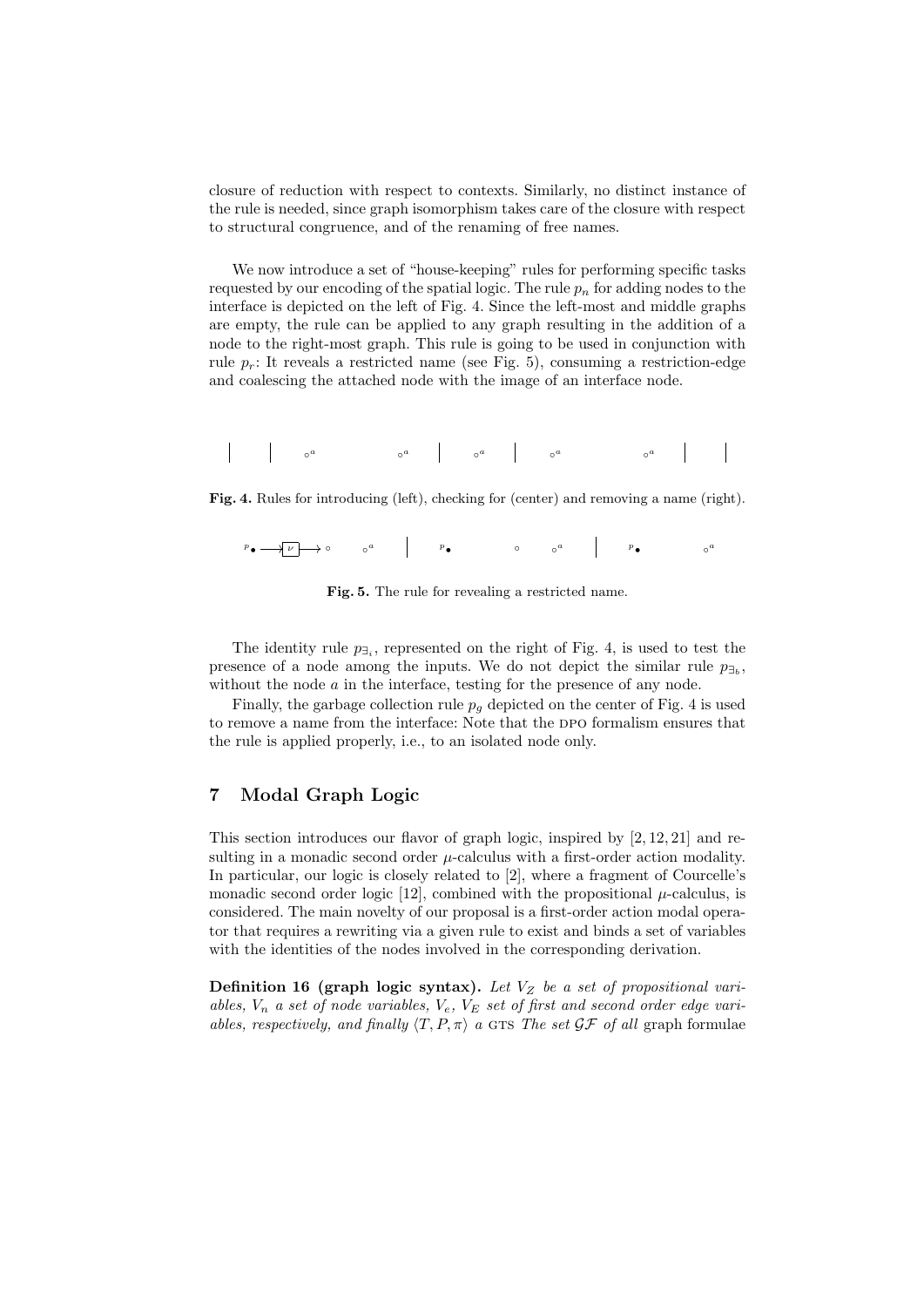over the GTS  $\langle T, P, \pi \rangle$  is the set of terms generated by

$$
\psi ::= T | \theta | \neg \psi | \psi \vee \psi | \langle p(x, x') \rangle \psi | \exists_s x. \psi | \exists y. \psi | \exists Y. \psi | Z | \mu Z. \psi
$$
  

$$
\theta ::= \epsilon = \epsilon | y = y | \tau(y) = t_e | y \in Y \qquad \epsilon ::= \eta | i(\eta) | s(y) | t[k](y)
$$

where  $k \in \mathbb{N}$ ,  $x \in V_n$ ,  $\eta \in V_n \cup \mathcal{N}$ ,  $y \in V_e$ ,  $x, x' \in V_n^*$ ,  $Y \in V_E$ ,  $Z \in V_Z$ ,  $t_e \in E_T$ , and  $p \in P$ .

For readability sake, the rule  $p$  in the above definition is interface preserving. and  $x, x'$  are vectors of node variables indexed over the nodes of the left-hand side  $\mathbb L$  and of the right-hand side  $\mathbb R$ , respectively.

As we shall see, the modal operator is used to bind variables with the identities of items matched in both the left- and the right-hand side of a rule. Thus, the modal operator  $p(\langle x_1, \ldots, x_n \rangle, \langle x'_1, \ldots, x'_m \rangle) \phi$  bounds the  $n + m$  variables in  $\phi$ . In the following we consider closed formulae only, i.e., formulae where each occurrence of a node, edge, edge set or propositional variable is bound.

The logic includes booleans, a first-order node quantifier, first and secondorder edge quantifiers, a modal operator, fixpoints, and equalities of edge identities or nodes (possibly referred to by node variables), the source or  $i$ -th target of an edge, or the images of an input, denoted by  $\eta$ ,  $s(y)$ ,  $t[k](y)$ , and  $i(\eta)$  respectively. Note the lack of constraints on the number of tentacles departing from an edge variable, so that a formula as  $\exists n.t[i](e) = n$  might turn out to be false.

We introduce now the concept of Gsets, sets of GWDIs closed under graph isomorphism and permutations of interface nodes outside its support.

**Definition 17 (Gset).** Let  $Y$  be a set of GWDIs. Then  $Y$  forms a Gset if there exists a finite set of interface nodes N such that  $f(\mathbb{G}) \in \mathcal{Y}$  for all GWIs  $\mathbb{G} \in \mathcal{Y}$ and isomorphisms f being identities on the nodes in N.

Each Gset  $Y$  can be proved to have a finite support, denoted by  $supp(Y)$ ; and clearly (the union of) the encoding of (the members of) a Pset turns out to be a Gset. We let  $\mathbf{n}_{\rho}(\psi)$  denote the set of interface names of a formula  $\psi$  under a valuation  $\rho$  defined as  $n(\psi) \cup \bigcup_{Z \in \text{fpv}(\psi)} \text{supp}(\rho(Z))$ , where  $\text{fpv}(\psi)$  and  $n(\psi)$ respectively denote the set of the free propositional variables and the names of a formula  $\psi$  (constants and free name variables).

The formulae of the logic are intended to be interpreted over Gsets.

**Definition 18 (graph logic semantics).** Let  $\psi$  be a graph formula and let  $\rho$ be a 4-tuple  $\langle \rho_x, \rho_y, \rho_y, \rho_z \rangle$  of mappings from node, edge, edge set and propositional variables into nodes, edges, edge sets, and Gsets, respectively. The denotation  $\llbracket \psi \rrbracket_o$ , mapping a formula  $\psi$  into a Gset, is defined by structural induction according to the following rules

$$
\begin{array}{ll}\n[T]_{\rho} = S & \left[\exists y.\psi\right]_{\rho} = \{\mathbb{G} \in S \mid \exists e \in E_{\mathbb{G}}.\mathbb{G} \in \llbracket \psi \rrbracket_{\rho[\epsilon/y]} \} \\
[\neg \psi]_{\rho} = S \setminus \llbracket \psi \rrbracket_{\rho} & \left[\exists Y.\psi \right]_{\rho} = \{\mathbb{G} \in S \mid \exists E \subseteq E_{\mathbb{G}}.\mathbb{G} \in \llbracket \psi \rrbracket_{\rho[\epsilon/y]} \} \\
[Z]_{\rho} = \rho_Z(Z) & \left[\mu Z.\psi\right]_{\rho} = \text{lpf}(\lambda v.\llbracket \psi \rrbracket_{\rho[\nu/Z]}) \\
[\![\theta]\!]_{\rho} = \|\rho(\theta)\| & \left[\![p(\pmb{x}, \pmb{x}')\psi\right]_{\rho} = \{\mathbb{G} \mid p/m: \mathbb{G} \to \mathbb{H} \text{ and } \mathbb{H} \in \llbracket \psi \rrbracket_{\rho'} \} \\
[\![\psi_1 \vee \psi_2]\!]_{\rho} = \llbracket \psi_1\rrbracket_{\rho} \cup \llbracket \psi_2\rrbracket_{\rho} & \llbracket \exists_s x.\psi \rrbracket_{\rho} = \bigcup_{a \in n_{\rho}(\psi)} \llbracket \psi \rrbracket_{\rho[\alpha]_{x}}\n\end{array}
$$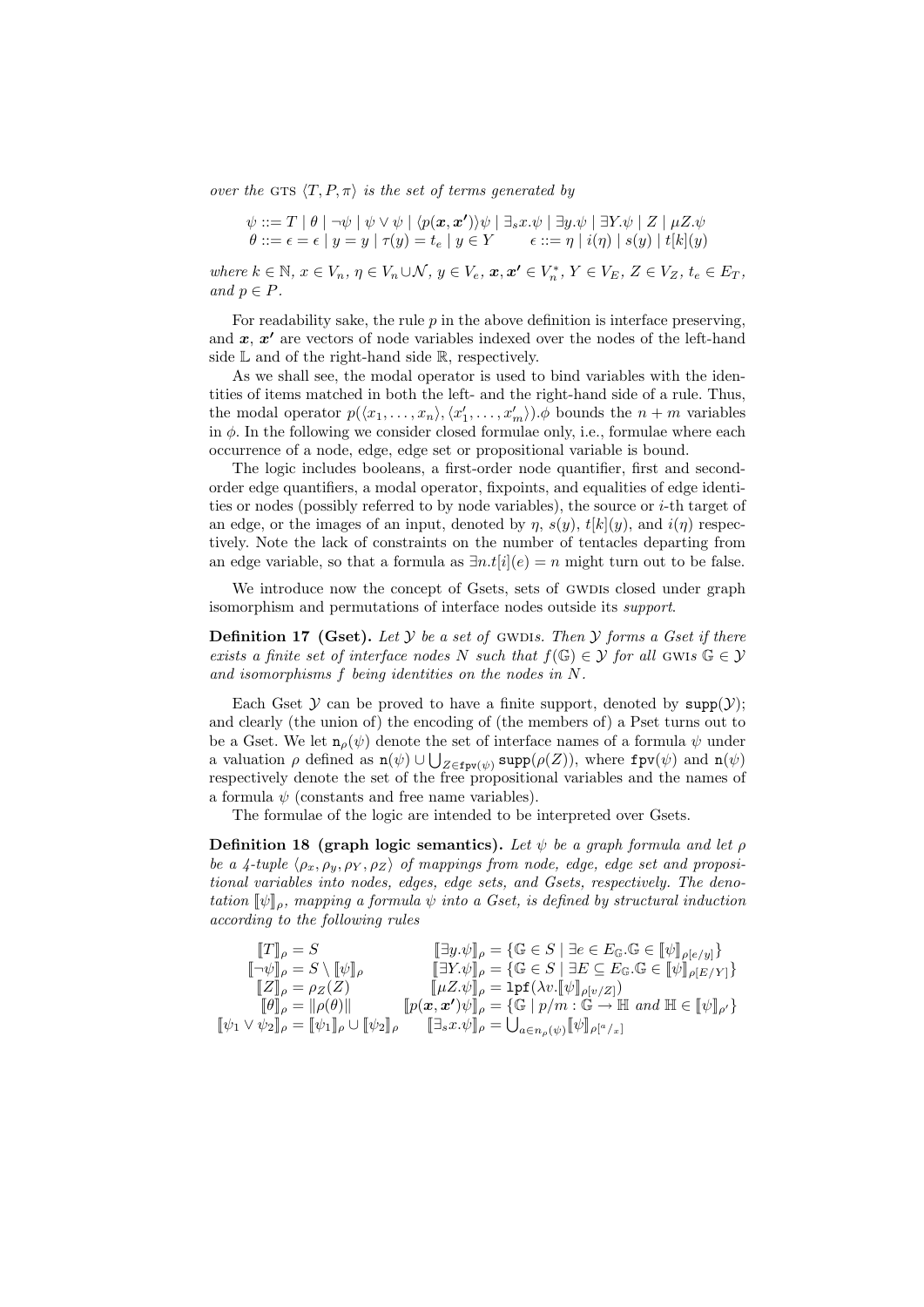where  $\text{lpf}(f)$  denotes the least fixed-point of the function f,  $\|\theta\|$  maps true and false to  $S_M$  and  $\emptyset$ , respectively, and  $\rho'=tr^\dagger(p/m)\circ(\rho\cup\{\bm{x}\mapsto m(N_{\mathbb{L}})\})\cup\{\bm{x'}\mapsto$  $m(N_{\mathbb{R}})$ , for  $N_{\mathbb{L}}$  and  $N_{\mathbb{R}}$  the nodes of the left-hand side  $\mathbb{L}$  and the righ-hand side  $\mathbb R$  of the rule p, and  $tr^{\dagger}(p/m)$  the total extension of  $tr(p/m)$ .

Intuitively, the variables in  $x$  are assigned to the matched items of the lefthand side of the derivation, and the resulting mapping is composed with the trace of the derivation to get rid of item renaming (no renaming is needed instead for  $x'$ ). In addition, we require new interface items in  $\mathbb H$  to be different from the interface names of  $\psi$ , i.e., not to occur in  $\mathbf{n}_{\rho}(\psi)$ : This ensures the new items to be fresh with respect to the formula and its environment.

Boolean connectives and item comparisons have the expected meaning, and, since the denotation is for closed formulae, the interpretation of the terms generated by  $\theta$  is obvious. Note however that as in [2] we consider environments  $\rho$ that might map a variables into items that are not part of some graphs. Thus, a formula like  $x = y$  is satisfied by a graph in environment  $\rho$  if  $\rho(x) = \rho(y)$ , independently, hence, on whether or not  $\rho(x)$  or  $\rho(y)$  are nodes of the graph.

Indeed, the main difference with the approach of [2] is the semantics of the modal operator. In order for  $p(x, x')\psi$  to hold in an environment  $\rho$  we require a direct derivation from  $\mathbb G$  into a graph  $\mathbb H$  via rule p and match m to exist such that  $\mathbb H$  fulfills  $\psi$  in an environment  $\rho'$  that is like  $\rho$  after applying the trace of the derivation (to get rid of item renaming) and the addition of the mapping of variables in vectors  $x, x'$  with the items of the left- and right-hand side of the match of rule  $p$ . In that way, one can express not only the possibility of applying a graph transformation rule, but we can bind variables with the items involved in the transformation which we can use in the residual formula.

### 8 From Spatial to Graph Logic

We can now finally turn our attention to the encoding  $[\cdot] : S\mathcal{F} \to \mathcal{GF}$ , mapping spatial formulae into graph formulae. Our goal is to define a complete and sound encoding such that for any process P we have that  $P \in \llbracket \phi \rrbracket$  iff  $\llbracket P \rrbracket \in \llbracket \llbracket \phi \rrbracket$ .

For the sake of readability, for each modal operator we consider only those arguments that are relevant for the encoding. So,  $p_{\pi}(x_1, x_2)$  bounds  $x_1$  and  $x_2$ with the items 1 and 2 of the left-hand side of the rule  $p_{\pi}$  (see Fig. 3), i.e., the channel on which synchronization occurs and the sent name. These nodes are relevant for the encoding since they might become isolated and thus need to be garbage collected. Similarly,  $p_n(x_a)$  bounds  $x_a$  with the item a of the righthand side of the rule  $p_n$  (see Fig. 4, right), i.e., the new interface node;  $p_{\exists_i}(x_a)$ bounds  $x_a$  with the item a of the rule  $p_{\exists_i}$  (see Fig. 4, center), i.e., the checked for interface node (while  $p_{\exists_b}(x)$  bounds x with the only node of the rule);  $p_g(x_a)$ bounds  $x_a$  with the item a of the right-hand side of rule  $p_a$  (see Fig. 4, right), i.e., of the deleted interface node; and  $p_r(x_a)$  bounds  $x_a$  with the item a of the right-hand side of rule  $p_q$  (see Fig. 5), i.e., the revealed interface node.<sup>4</sup>

<sup>&</sup>lt;sup>4</sup> Note that, except for  $p_{\pi}(x_1, x_2)$  and  $p_{\exists_b}(x)$ , all the operators bounds interface nodes, since they are used for checking name properties.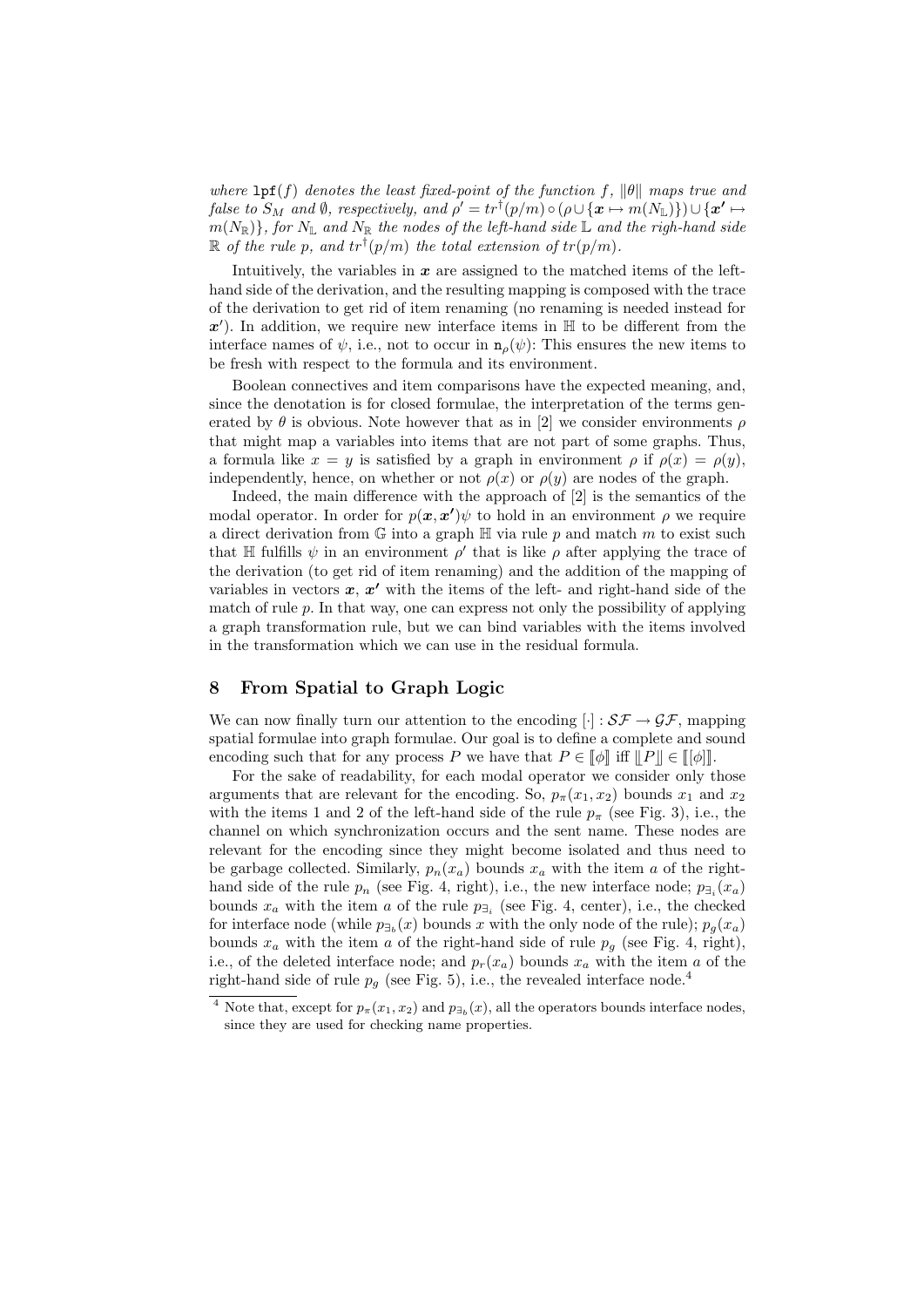$$
\exists y \in Y. \psi \equiv \exists y. (y \in Y \land \psi) \nin(x, Y) \equiv \exists y \in Y. (s(y) = x \lor t[0](y) = x \lor t[1](y) = x \lor t[2](y) = x) \nx \in Y \equiv \langle \langle p_{\exists_b}(x) \rangle \rangle in(x, Y) \lor \langle \langle p_{\exists_i}(x) \rangle \rangle in(i(x), Y) \n\{\exists y. \psi\}^Y \equiv \exists y \in Y. \{\psi\}^Y \{\exists Y. \psi\}^Y \equiv \exists Y'. (\forall y. y \in Y' \rightarrow y \in Y) \land \{\psi\}^Y \n\{\exists_s x. \psi\}^Y \equiv \exists_s x. i(x) \in Y \land \{\psi\}^Y \n\{\langle p(x, x') \rangle. \psi\}^Y \equiv \langle p(x, x') \rangle (\langle \chi_{x \in x \cup x'} x \in Y \land \{\psi\}^Y) \nI(x) \equiv \neg \exists Y. x \in Y \nS(y, y') \equiv s(y') = t[0](y) \nC(Y) \equiv \langle p_{\exists_b}(x) \rangle (x = i(p) \land \forall y. (y \in Y \rightarrow x = s(y) \lor \exists y' \in Y. S(y', y))) \nR(Y, Y') \equiv \forall y. (y \in Y \leftrightarrow y \notin Y') \n\langle \langle p(x_1, x_1') \rangle \rangle \psi \equiv \langle p(x, x') \rangle (x = x_1 \land x' = x_1' \land \psi \{^x / x_1, x' / x_1'\})
$$

Fig. 6. Auxiliary graph formulae.

Fig. 8 summarizes some additional abbreviations that provide a more readable and concise presentation of the encoding. First, as a shorthand,  $\exists y \in Y. \psi$ quantifies over the edges of an edge set, while  $in(x, Y)$  is a shorthand for the formula expressing the occurrence of the node  $x$  in either the source or the target of an edge in  $Y$ . Since the type graph considers at most three targets, the formula considers only up to the third target. Similarly,  $x \in Y$  states that x is in either the source or the target of an edge in Y. Furthermore,  $\{\psi\}^{Y}$  denotes the formula  $\psi$  relativized to the set of edges Y. Fig 8 defines the most significant cases for  $\psi$ , the others are recursively defined in a straightforward way. Formula  $I(x)$  states that x is not the source or target of any edge, thus characterizing isolated nodes. Formula  $S(y, y')$  states that edges  $y, y'$  occur consecutively. This can happen in encoded processes only if the source of one of the edges to be equal to the first target of the other edge. Another property is that a set of edges (in an acyclic graph, as those representing processes) is connected: In words,  $C(Y)$ requires each edge of set  $Y$  to occur consecutively to another edge of  $Y$  unless it has the root of the graph (the image of p) as source. Then  $R(Y, Y')$  states the confinement of the target of a restriction operator, i.e., the target of each  $\nu$  edge must to be either in Y or in Y'. We also use a formula  $P(Y, Y')$  to express that two sets of edges  $Y, Y'$  are disjoint and complementary, i.e., they partition the set of edges. Another abbreviation is that we sometimes want to express the fact that a rule p can be applied for a certain match denoted by  $\langle p(\mathbf{x_1}, \mathbf{x'_1}) \rangle \rangle \phi$ .

We finally present our encoding of spatial formulae into graph formulae

**Definition 19 (Logics encoding).** Let  $\phi$  be a spatial formula. The logics encoding  $[\phi]$ , mapping a spatial formula  $\phi$  into a graph formula, is defined by structural induction according to the rules in Fig. 7.

The encoding of boolean connectives (b1) and fixpoints  $(\mu 1)$  is trivial.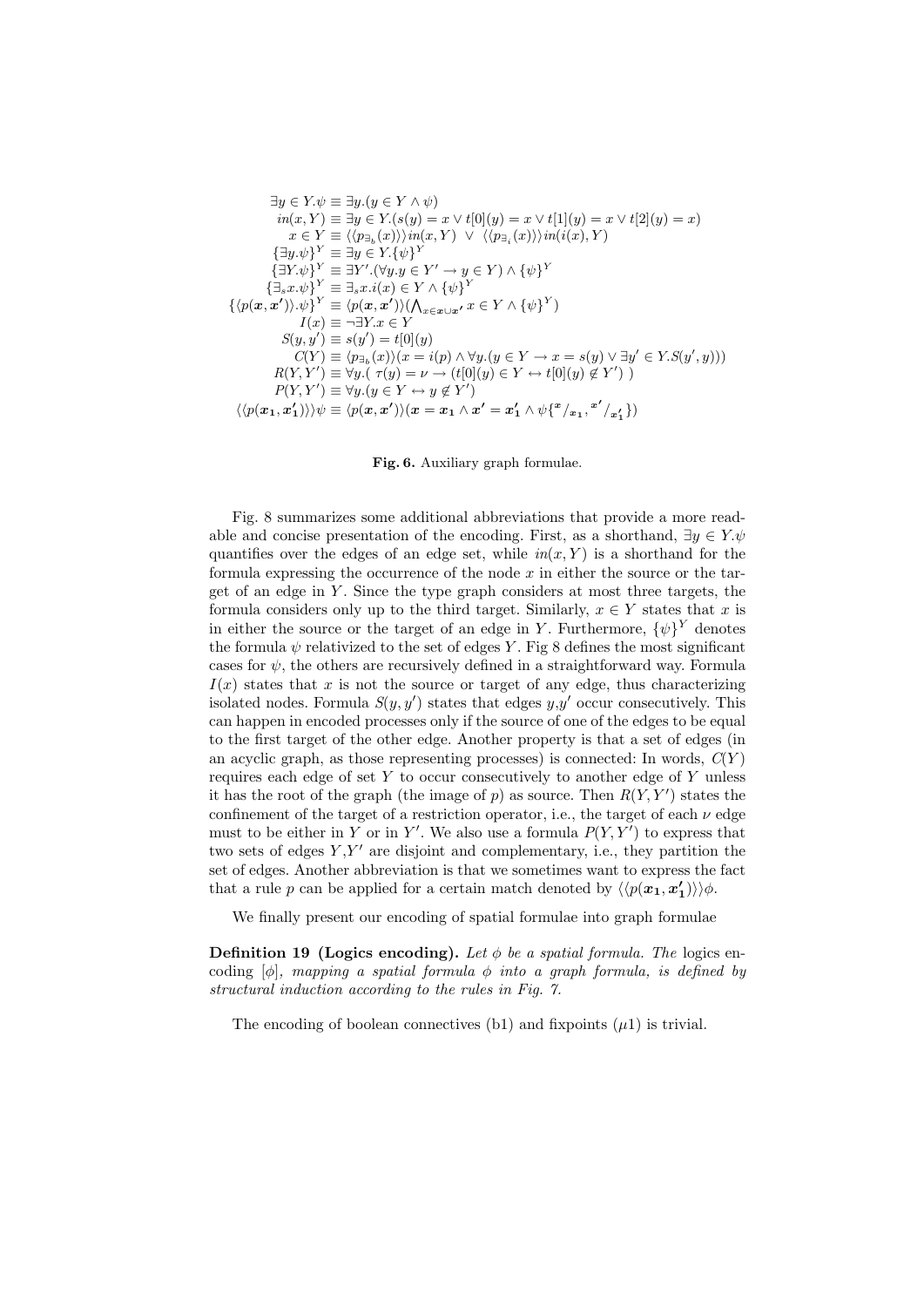| $ {\bf 0}  = \forall y.F$                                                                                                                                                   | (v1)      |
|-----------------------------------------------------------------------------------------------------------------------------------------------------------------------------|-----------|
| $[T] = T$ $\lceil \neg \phi \rceil = \neg  \phi $<br>$ \phi_1 \vee \phi_2  =  \phi_1  \vee  \phi_2 $                                                                        | (b1)      |
| $[\eta_1 = \eta_2] = (\eta_1 = \eta_2)$                                                                                                                                     | (n1)      |
| $[Z] = Z$ $[\mu Z.\phi] = \mu Z.\phi$                                                                                                                                       | $(\mu 1)$ |
| $[Hx.\phi] = \langle p_n(x) \rangle[\phi]$                                                                                                                                  | (f1)      |
| $[\exists x.\phi] = [Hx.\phi]$                                                                                                                                              | (e1)      |
| $\vee \langle \langle p_{\exists_i}(x) \rangle  \phi $                                                                                                                      | (e2)      |
| $\vee \exists_s x. [\phi]$                                                                                                                                                  | (e3)      |
| $[\eta \otimes \phi] = (\langle \langle p_{\exists_i}(\eta) \rangle \rangle I(i(\eta)) \wedge \langle \langle p_r(\eta) \rangle \rangle [\phi])$                            | (r1)      |
| $\vee$ $(\neg \langle \langle p_{\exists_i}(\eta) \rangle \rangle T \wedge \langle p_n(x') \rangle \langle \langle p_r(x') \rangle \rangle [\phi \{x'/n\}])$                | (r2)      |
| $[\diamondsuit \phi] = \langle p_{\pi}(x, x') \rangle (I(x) \wedge I(x') \wedge \langle \langle p_{g}(x) \rangle \rangle \langle \langle p_{g}(x') \rangle \rangle [\phi])$ | (a1)      |
| $\vee (I(x) \wedge \neg I(x') \wedge \langle \langle p_g(x) \rangle \rangle [\phi])$                                                                                        | (a2)      |
| $\vee (\neg I(x) \wedge I(x') \wedge \langle \langle p_g(x') \rangle[\phi])$                                                                                                | (a3)      |
| $\vee$ ( $\neg I(x) \wedge \neg I(x') \wedge [\phi])$ )                                                                                                                     | (a4)      |
| $[\phi_1 \phi_2] = \exists Y \exists Y'.P(Y,Y')$                                                                                                                            | (c1)      |
| $\wedge C(Y) \wedge C(Y')$                                                                                                                                                  | (c2)      |
| $\wedge R(Y,Y')$                                                                                                                                                            | (c3)      |
| $\wedge \{[\phi_1]\}^Y \wedge \{[\phi_2]\}^{Y'}$                                                                                                                            | (c4)      |

Fig. 7. The encoding of spatial formulae into graph formulae.

Regarding the encoding of name equalities, it is worth noticing that the encoding works with interface nodes rather than with their images. Because the input morphism is injective in any process encoding, we can safely encode name comparison as comparison of the corresponding interface nodes (n1).

The encoding of an empty process is the graph  $\mathsf{O}_p$  depicted in Fig. 2, i.e., it is a graph with just one node and no edges. Moreover, no other gwi modeling a process has an empty set of edges. Thus, the encoding of 0 is a graph formula that characterizes graphs without edges (v1).

The encoding of the freshness quantifier exploits Gabbay-Pitts property [14]: It suffices to consider just one fresh name, neither occurring in  $\phi$  nor previously in the process. We obtain such a name via the freshness rule  $p_n$ , which bounds the variable x as the fresh name it is introduced. The rule ensures that  $x$  will be effectively fresh for the process and the formula (f1).

Also the encoding of  $\exists x.\phi$  relies on Gabbay-Pitts property. Indeed, to check if  $\phi$  holds for some name x it suffices to consider (e1) a fresh name (thus relying on the encoding of freshness quantification), (e2) all the free names of the process (the nodes of its interface) and (e3) the nodes in  $n_{\sigma}([\phi])$  (i.e., all the names of  $\phi$  plus the least support of  $\sigma(Z)$  for any open propositional variable Z in  $\phi$ ).

The encoding of  $\eta \otimes \phi$  distinguishes two cases: Either (r1) the node  $\eta$  occurs in the interface and its image is isolated or  $(r2)$  it is not in the interface. The first turns out to be true when  $\eta$  has been introduced by the application of the freshness rule  $p_r$ . In other words,  $\eta \otimes \phi$  was nested in a freshness quantification on  $\eta$  (which is a variable rather than a constant). In this case the encoding considers the revelation of a restricted node as  $\eta$  using rule  $p_r$ . If  $\eta$  does not occur in the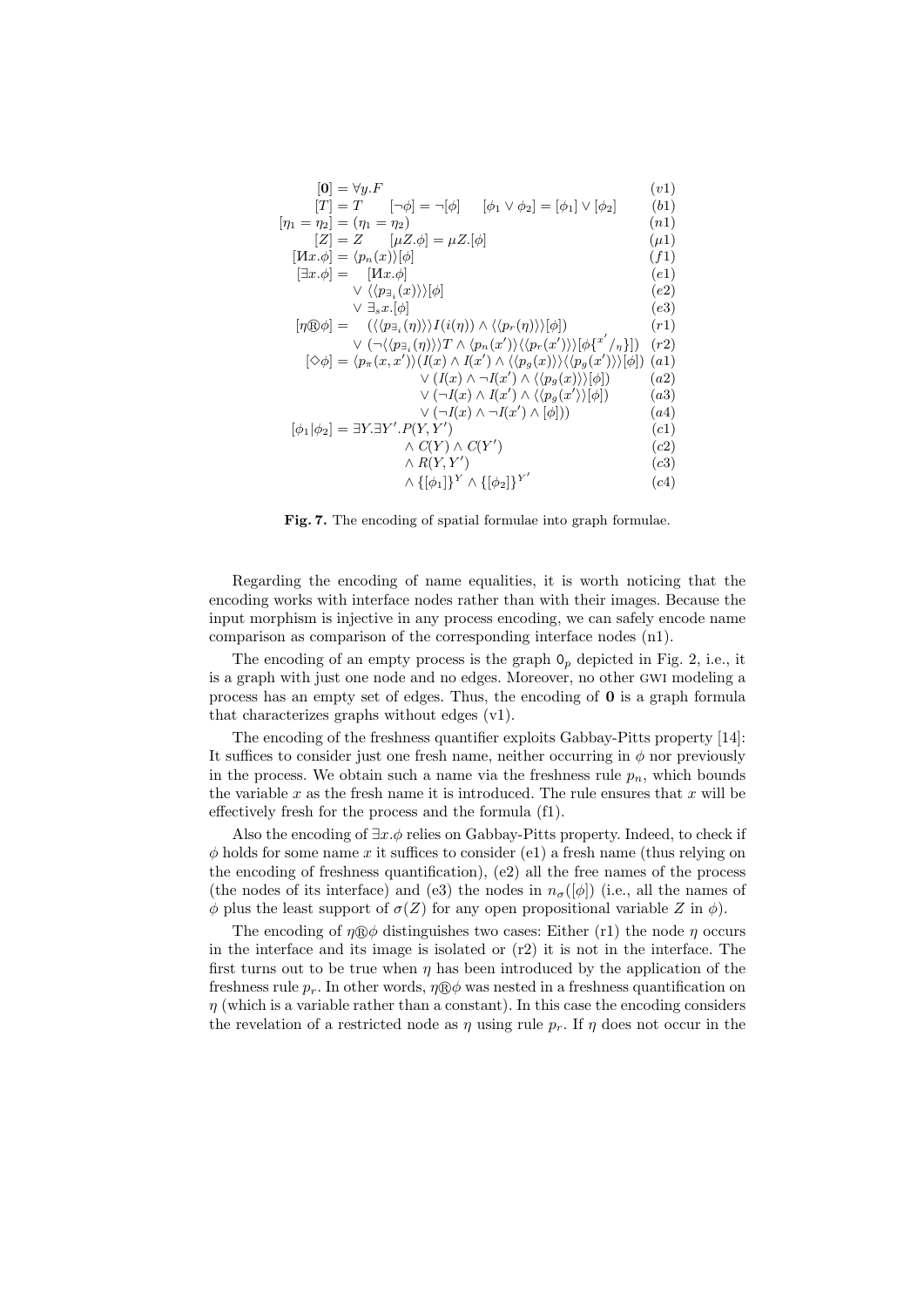interface, then  $\eta$  is not a free name, hence, we introduce it in the interface via rule  $p_r$  and proceed as in the first case.

The action modality requires the rule  $p_{\pi}$  to be applicable. The resulting graph must then satisfy  $\phi$ , but we may need to garbage collected those nodes involved in the synchronization. For that purpose we use four cases (a1-a4).

Finally, consider the encoding of composition. The encoding of the parallel composition P of two processes is done via the parallel composition  $\otimes$  of the corresponding graphical encodings. The resulting graph  $||P||$  is a tree with the image of  $p$  as root, from where several edges depart. Some of them represent subprocesses and the rest correspond to name restrictions. Thus, the encoding of  $\phi_1|\phi_2$  is a graph formula that states whether there is a *correct* decomposition of a graph into two components, one satisfying  $\phi_1$  and the other satisfying  $\phi_2$  (c4). A correct decomposition requires (c1) to find two complementary and mutually disjoint sets of edges; each set must form (c2) a connected graph including the image of  $(p)$  and at least an edge whose source is the image of  $p$ ; and  $(c3)$  any restriction edge has to belong to the right set.

The theorem below states that the proposed encoding is correct.

**Theorem 1.** Let P be a process, let  $\Gamma$  be a set of names such that  $\text{fn}(P) \subseteq \Gamma$ , and let  $\phi$  be a closed spatial formula. Then,  $P \in \llbracket \phi \rrbracket$  iff  $\llbracket P \rrbracket_{\Gamma} \in \llbracket [\phi] \rrbracket$ .

## 9 Conclusions and Future Work

The paper introduced a graph-based technique for the verification of spatial properties of finite  $\pi$ -calculus specifications. We considered only the deterministic fragment of the calculus, in order to offer as simple a presentation as possible: The choice operator could be included with little effort.

Besides being intuitively appealing, the graphical presentation offers canonical representatives for abstract processes, since two processes are structurally congruent exactly when they are mapped to the same graph wih interfaces (up to isomorphism). The encoding has a unique advantage with respect to most of the approaches to the graphical implementation of calculi with name mobility (such as bigraphs [19]): It allows for the reuse of standard graph transformation theory and tools for simulating the reduction semantics of the calculus [15]. Thus, we proposed to check whether a process satisfies a spatial property (formulated in a suitable logic [4]) by encoding spatial formulae in a novel modal graph logic.

With respect to other approaches [2, 12, 21], the main novelty of our logic is a modal operator that binds variables with the items involved in a graph rewriting rule and, in addition, ensures items created by the rule to be new with respect to the environment in which the formula is interpreted. This operator generalizes node quantification, for instance, and this is the key to encode spatial ingredients like revealation of restricted nodes and creation of fresh names.

Besides any consideration on the efficiency and usability of our approach, we believe that a main contribution of our paper is the further illustration of the usefulness of graphical techniques for the design and validation of concurrent systems.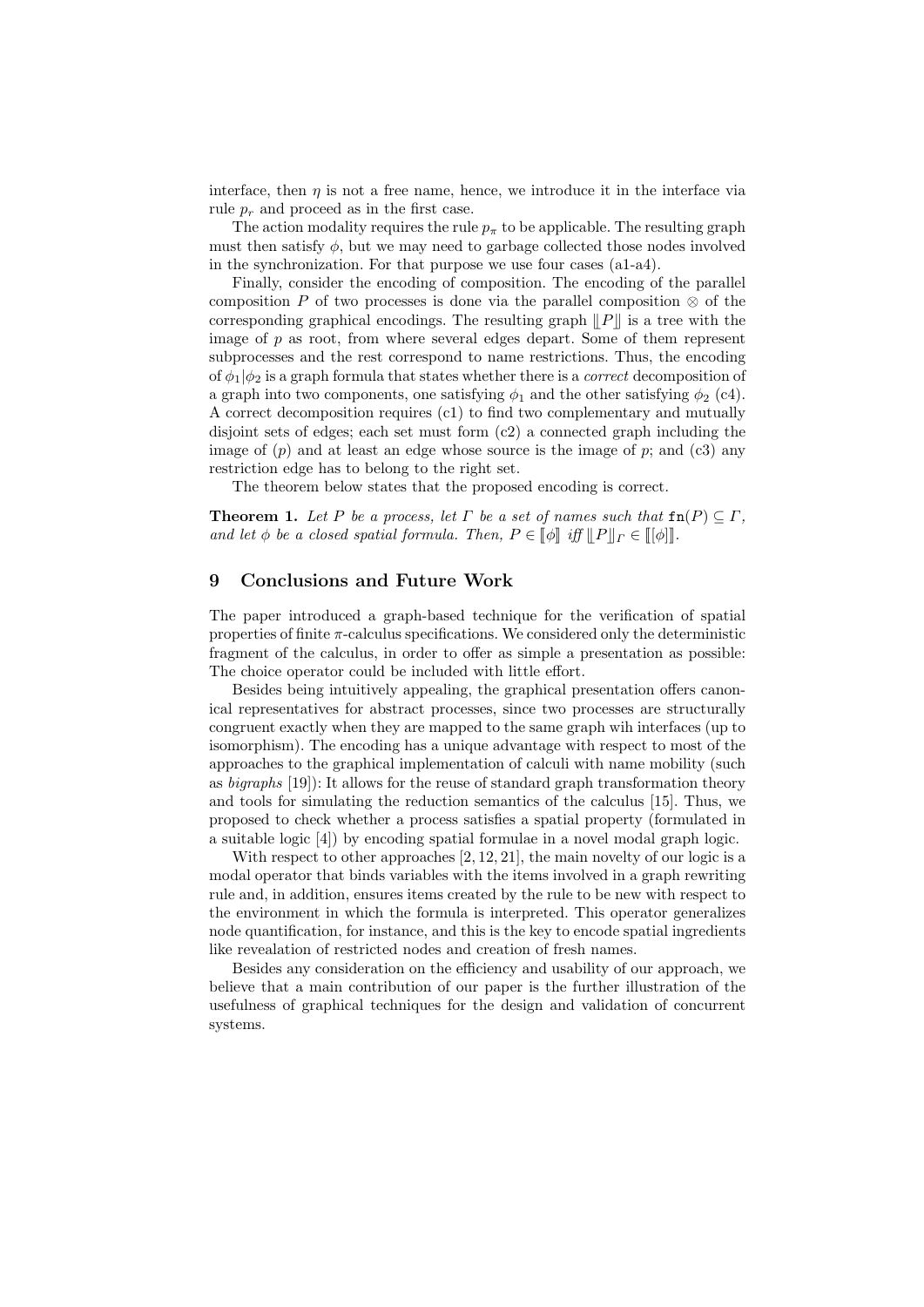We are planning an implementation of our approach, possibly by extending existing tools for the analysis of graphically designed systems, such as [17, 20].

### References

- 1. P. Baldan, A. Corradini, and B. König. A static analysis technique for graph transformation systems. In K. Larsen and M. Nielsen, editors, Concurrency Theory, volume 2154 of Lect. Notes in Comp. Sci., pages 381–395. Springer, 2001.
- 2. P. Baldan, A. Corradini, B. König, and A. Lluch Lafuente. A temporal graph logic for verification of graph transformation systems. In Algebraic Development Techniques, Lect. Notes in Comp. Sci. Springer, 2006. To Appear.
- 3. R. Bruni, F. Gadducci, and U. Montanari. Normal forms for algebras of connections. Theor. Comp. Sci., 286:247–292, 2002.
- 4. L. Caires. Behavioral and spatial observations in a logic for the  $\pi$ -calculus. In I. Walukiewicz, editor, Foundations of Software Science and Computation Structures, volume 2987 of Lect. Notes in Comp. Sci., pages 72–87. Springer, 2004.
- 5. L. Caires and L. Cardelli. A spatial logic for concurrency (part I). Information and Computation, 186(2):194–235, 2003.
- 6. L. Caires and L. Cardelli. A spatial logic for concurrency II. Theor. Comp. Sci., 322(3):517–565, 2004.
- 7. L. Cardelli, P. Gardner, and G. Ghelli. A spatial logic for querying graphs. In P. Widmayer and F. Trigueiro Ruiz et alii, editors, Automata, Languages and Programming, volume 2380 of Lect. Notes in Comp. Sci., pages 597–610. Springer, 2002.
- 8. L. Cardelli, P. Gardner, and G. Ghelli. Manipulating trees with hidden labels. In A. Gordon, editor, Foundations of Software Science and Computation Structures, volume 2620 of Lect. Notes in Comp. Sci., pages 216–232. Springer, 2003.
- 9. A. Corradini and F. Gadducci. An algebraic presentation of term graphs, via gs-monoidal categories. Applied Categorical Structures, 7:299–331, 1999.
- 10. A. Corradini, U. Montanari, and F. Rossi. Graph processes. Fundamenta Informaticae, 26:241–265, 1996.
- 11. A. Corradini, U. Montanari, F. Rossi, H. Ehrig, R. Heckel, and M. Löwe. Algebraic approaches to graph transformation I: Basic concepts and double pushout approach. In G. Rozenberg, editor, Handbook of Graph Grammars and Computing by Graph Transformation, volume 1, pages 163–245. World Scientific, 1997.
- 12. B. Courcelle. The expression of graph properties and graph transformations in monadic second-order logic. In G. Rozenberg, editor, Handbook of Graph Grammars and Computing by Graph Transformation, pages 313–400. World Scientific, 1997.
- 13. F. Drewes, A. Habel, and H.-J. Kreowski. Hyperedge replacement graph grammars. In G. Rozenberg, editor, Handbook of Graph Grammars and Computing by Graph Transformation, volume 1, pages 95–162. World Scientific, 1997.
- 14. M. J. Gabbay and A. M. Pitts. A new approach to abstract syntax with variable binding. Formal Aspects of Computing, 13:341–363, 2002.
- 15. F. Gadducci. Term graph rewriting and the  $\pi$ -calculus. In A. Ohori, editor, *Pro*gramming Languages and Semantics, volume 2895 of Lect. Notes in Comp. Sci., pages 37–54. Springer, 2003.
- 16. F. Gadducci and A. Lluch Lafuente. Graphical verification of a spatial logic for the  $\pi$ -calculus. In R. Heckel, B. König, and A. Rensink, editors, *Graph Transformation*